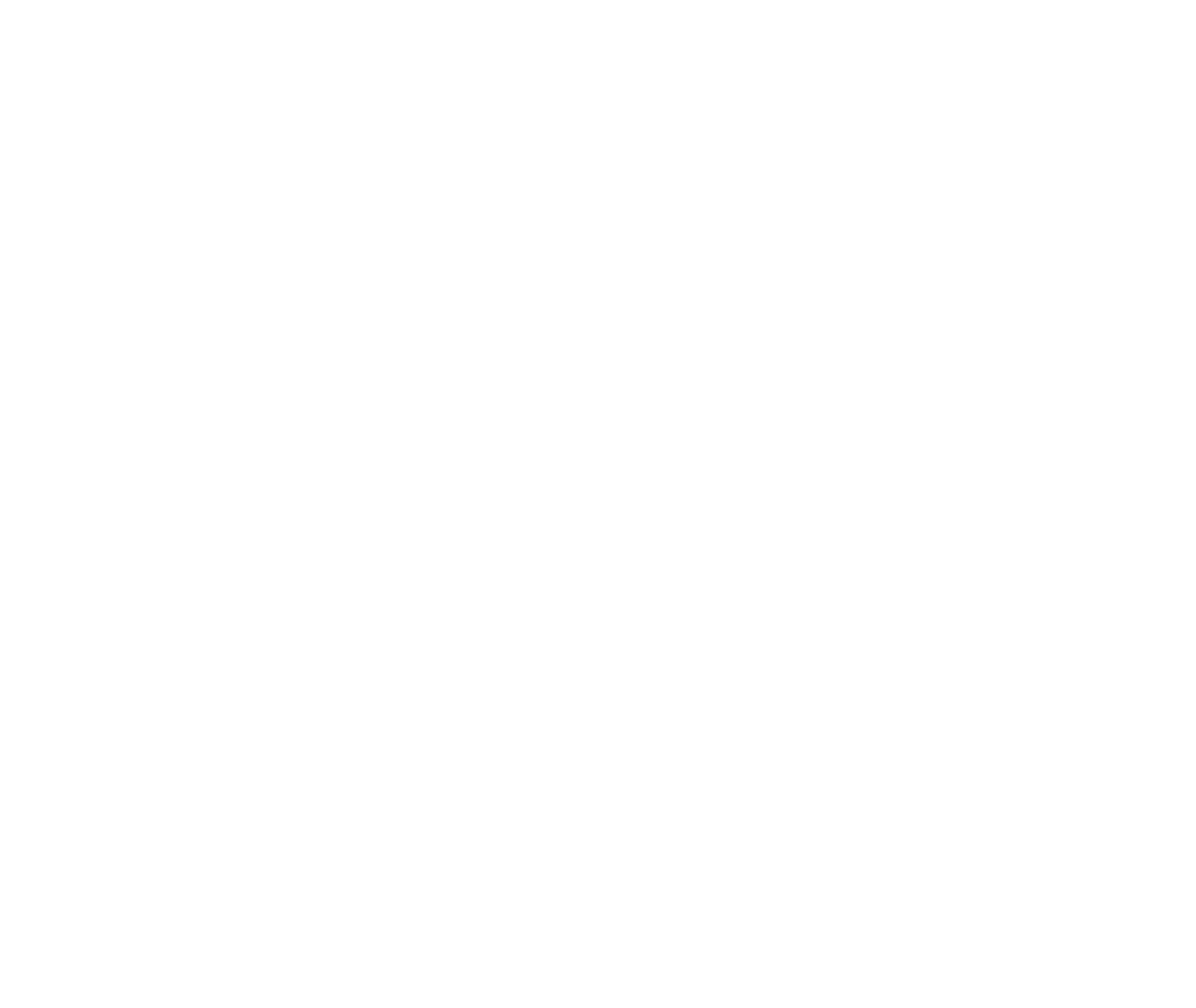## **Creative Writing for Survivors of Sexual Abuse and Violence**

**developed by Clare Shaw with assistance from Winnie M Li**

**A Clear Lines Resource We are thankful to the Royal Society of Literature for supporting this project through the Literature Matters award.**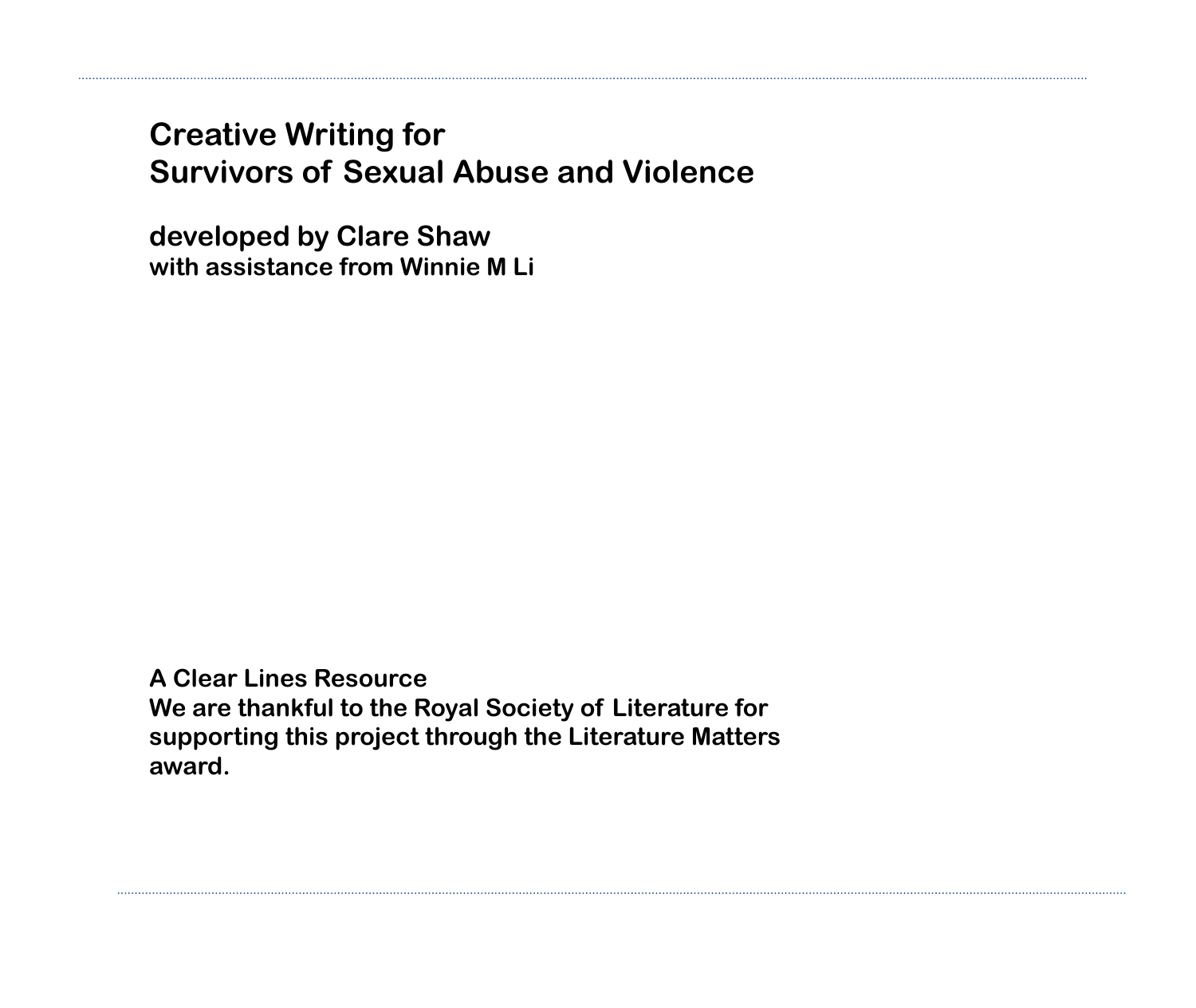**the stars began to burn through the sheets of clouds, and there was a new voice which you slowly recognized as your own**

(from "The Journey" by Mary Oliver)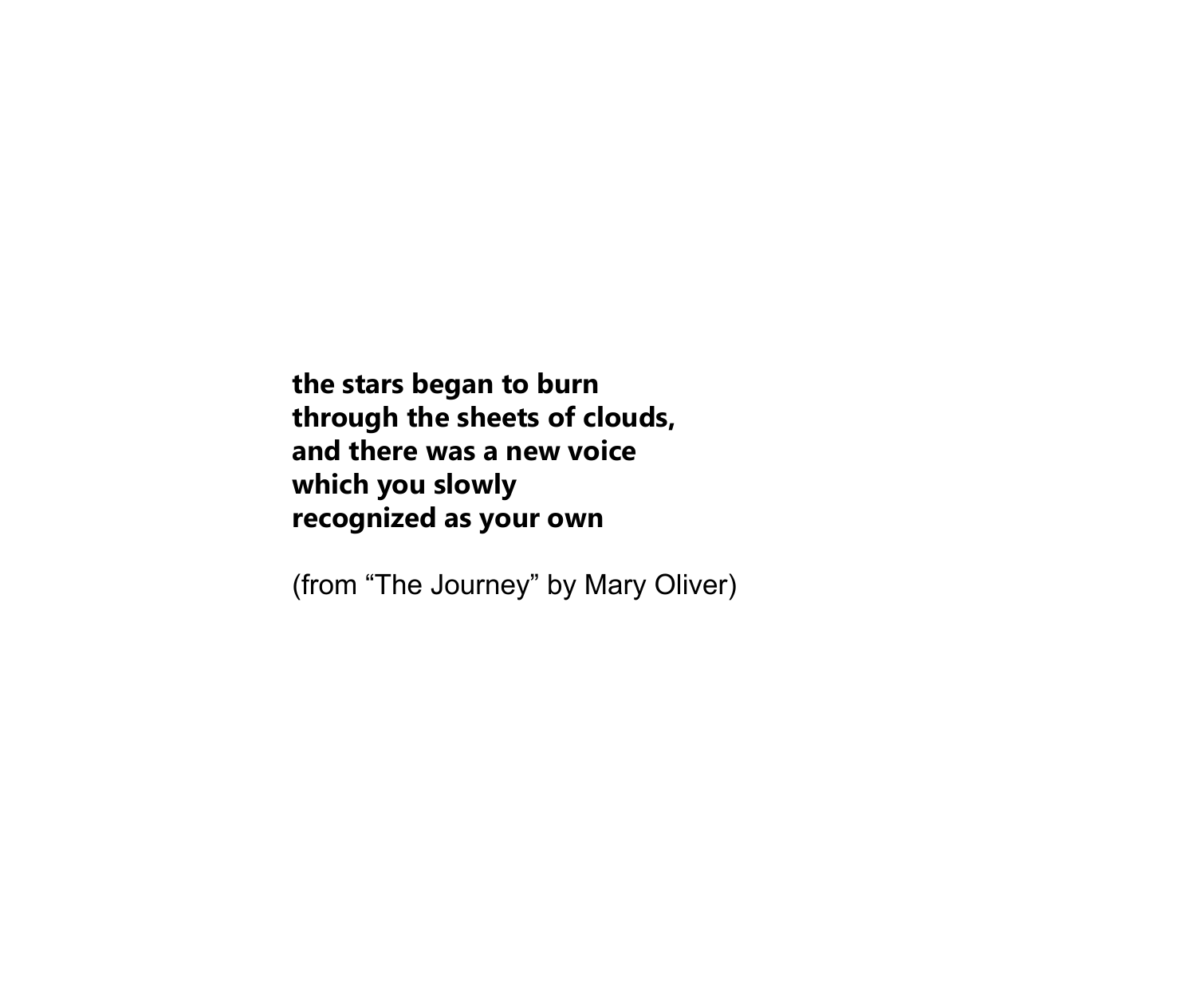

# **Contents:**

| What is this guide?                           | 1              |
|-----------------------------------------------|----------------|
| Who wrote it?                                 | $\overline{2}$ |
| The story of this project                     | 3              |
| Making a start on writing                     | 4              |
| <b>Writing Exercise 1</b>                     | 5              |
| <b>Writing Exercise 2</b>                     | 6              |
| Writing about sexual violence and abuse: why? | $\overline{7}$ |
| Things our participants said about writing    | 8              |
| <b>Writing Exercise 3</b>                     | 9              |
| I am: a group poem                            | 9              |
| Using metaphor to write about sexual abuse    | 10             |
| and violence                                  | 11             |
| <b>Writing Exercise 4</b>                     | 12             |
| How to Survive a Pandemic: a group poem       | 13             |
| <b>Writing Exercise 5</b>                     | 14             |
| <b>Writing Exercise 6</b>                     | 15             |
| Writing exercise 7                            | 16             |
| I am Glad of by Lucy Andersen                 | 17             |
| <b>Final Words from Clare and Winnie</b>      | 18             |
| How to Survive: a group poem                  | 19             |
| Recommended Reading from Clare and Winnie     | 20             |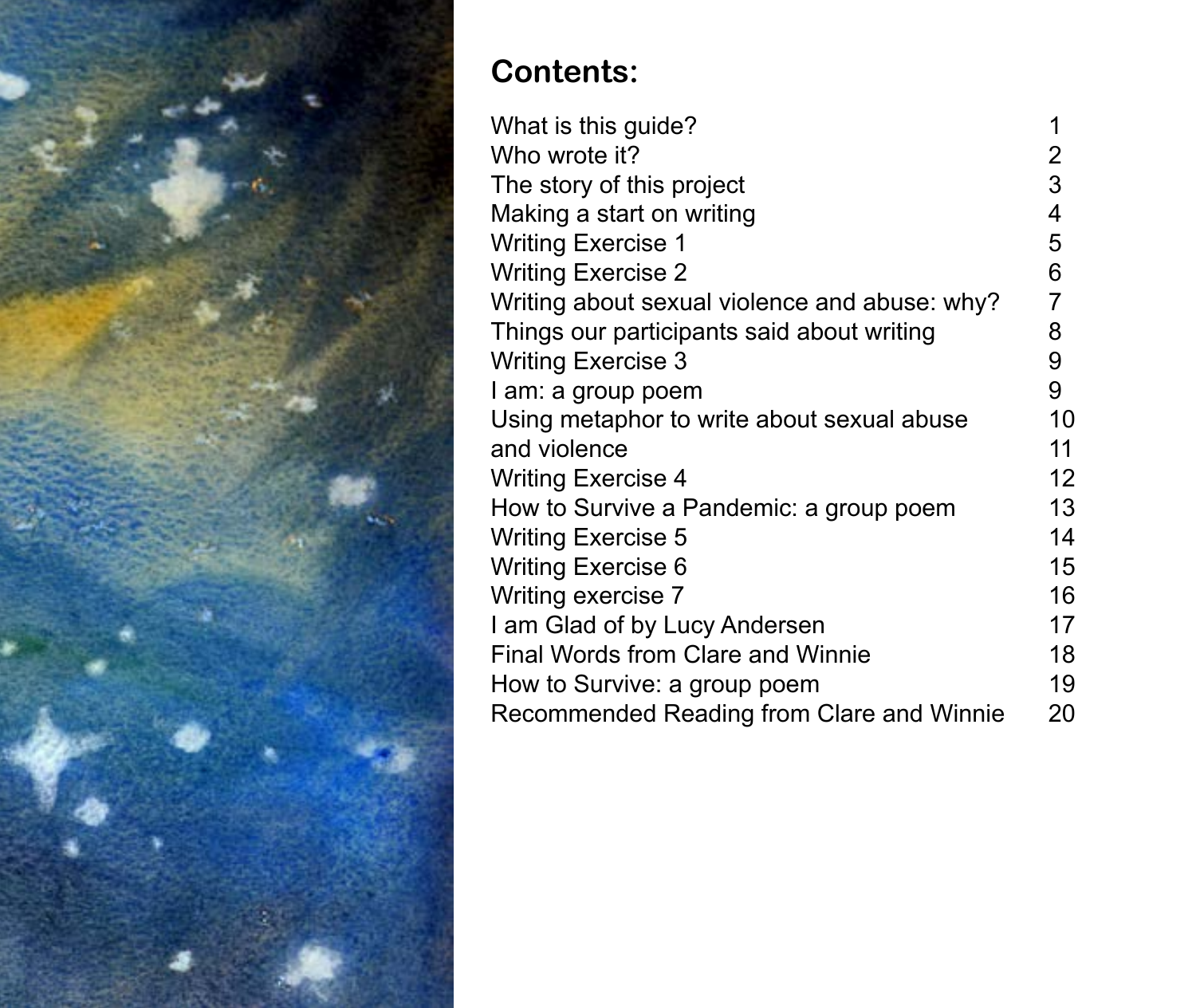# **What is this guide?**

**1**

This guide aims to help people who have experienced sexual violence including sexual exploitation, abuse, rape and other forms of sexual harm - to write their lives and their stories. Over the next twenty-five pages, you'll find writing exercises and resources.

You'll also find the story of our project, along with some wonderful writing from people who have attended our workshops, along with other poets and novelists.

Perhaps, like us, you're a survivor of sexual violence, or perhaps you're a friend or a family member. Perhaps you're a writer or a support worker; perhaps you're a colleague or a helpline volunteer.

Maybe you'll read this book on your own, or maybe you'd rather read it in sections with a friend. Maybe you'll race through it with a coffee, or perhaps you'll work through it slowly with plenty of breaks.

Whoever you are, and whyever you're reading this, we hope you like it. We hope it helps.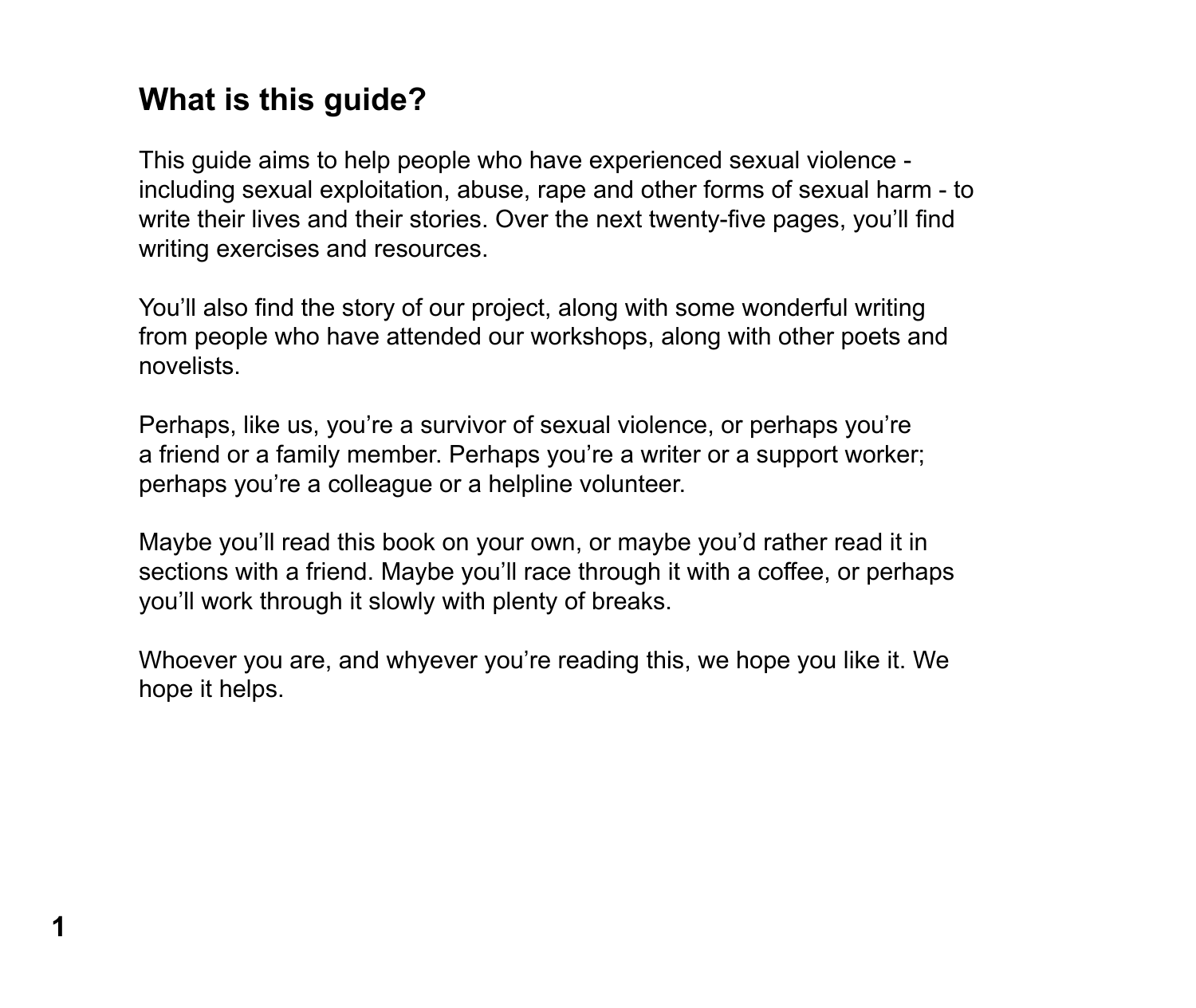## **Who wrote this guide?**

This guide was written by Clare Shaw, with the assistance of Winnie Li. We're both writers – I'm a poet and Winnie is a novelist. And we're both survivors of sexual violence. Both of us are committed to improving understanding of sexual violence, and we're both part of Clear Lines Festival which Winnie founded in 2015: the UK's first-ever festival dedicated to addressing sexual assault and consent through the arts. We want people to be able to talk openly and without shame about sexual assault and consent, and we believe that art and writing can help this to happen.

**Clear Lines:** [http://clearlines.org.uk/](http://clearlines.org.uk/ )

**[C](https://www.clareshaw.co.uk/)lare Shaw:** https://www.clareshaw.co.uk/

**Winnie M Li:** [http://www.winniemli.com/](http://www.winniemli.com/ )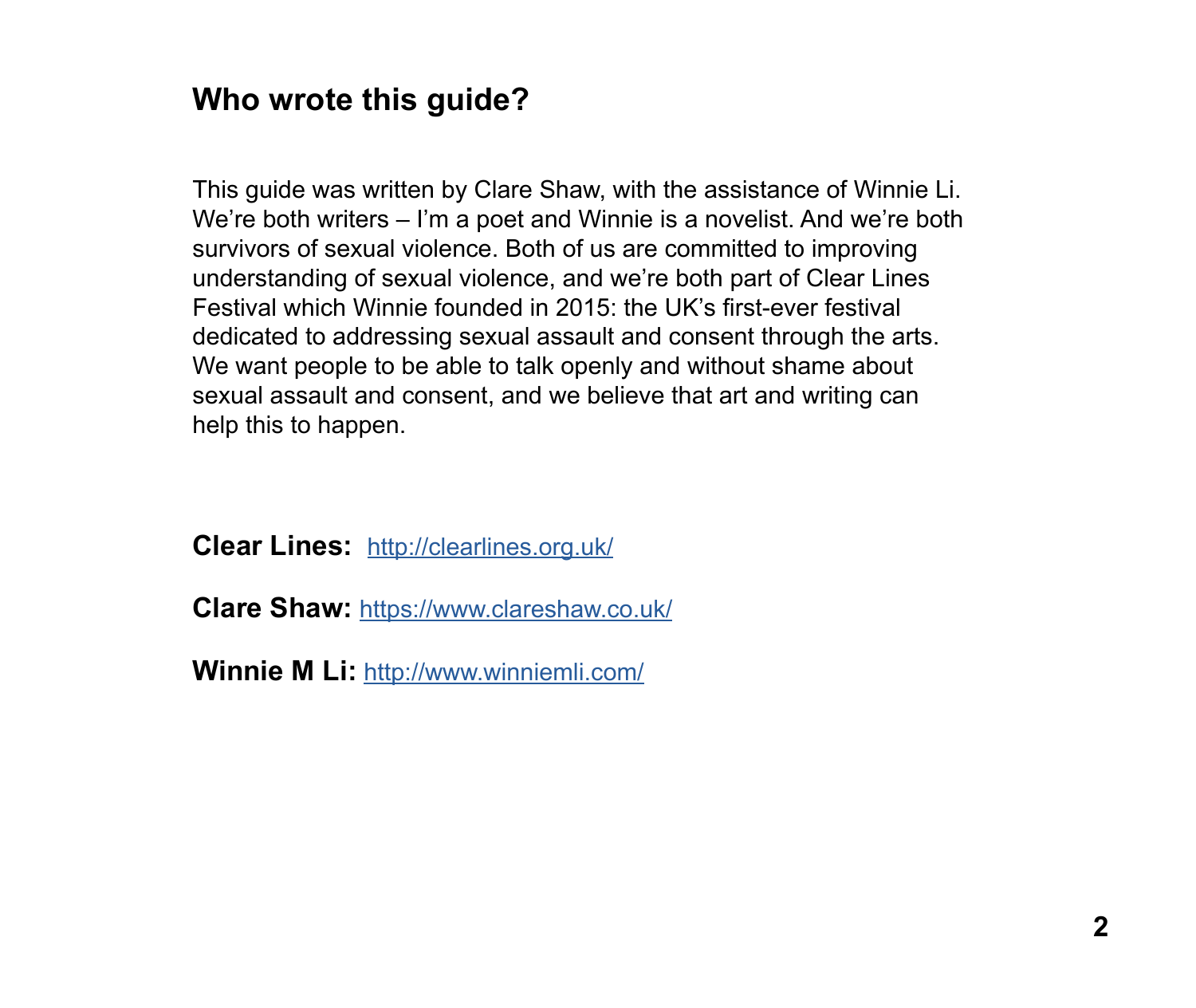# **The story of this project**

You could say that this project started in 2019, when the Royal Society of Literature awarded Clear Lines a "Literature Matters" grant so that we could runs Clear Lines events across the UK. Or you could say that this story started when Winnie and I first came to words as a way of expressing and making sense of the sexual violence that we'd experienced – Winnie in adulthood, me as a child.

Either way, we wanted people everywhere to be able to listen to published authors reading their stories and poetry, and to take part in writing workshops. We wanted people everywhere to be experience how we can use poetry, novels and other kinds of literature to help us understand and talk about sexual abuse and violence.

Then Covid struck. And all the projects we'd planned had to move online.

We were scared that our workshops and readings wouldn't work online. We were scared that people wouldn't want to come, that they wouldn't feel safe enough online, that they would feel too distant from each other taking part in a workshop on a screen. But we were wrong.

When we worked with partner organisations – St Mary's Sexual Assault Referral Centre and the Writing on the Wall Literary Festival - to offer writing workshops online, we booked up rapidly, and the feedback from participants was amazing.

And that's why we're here. We want to share what we did, so that you can try it too.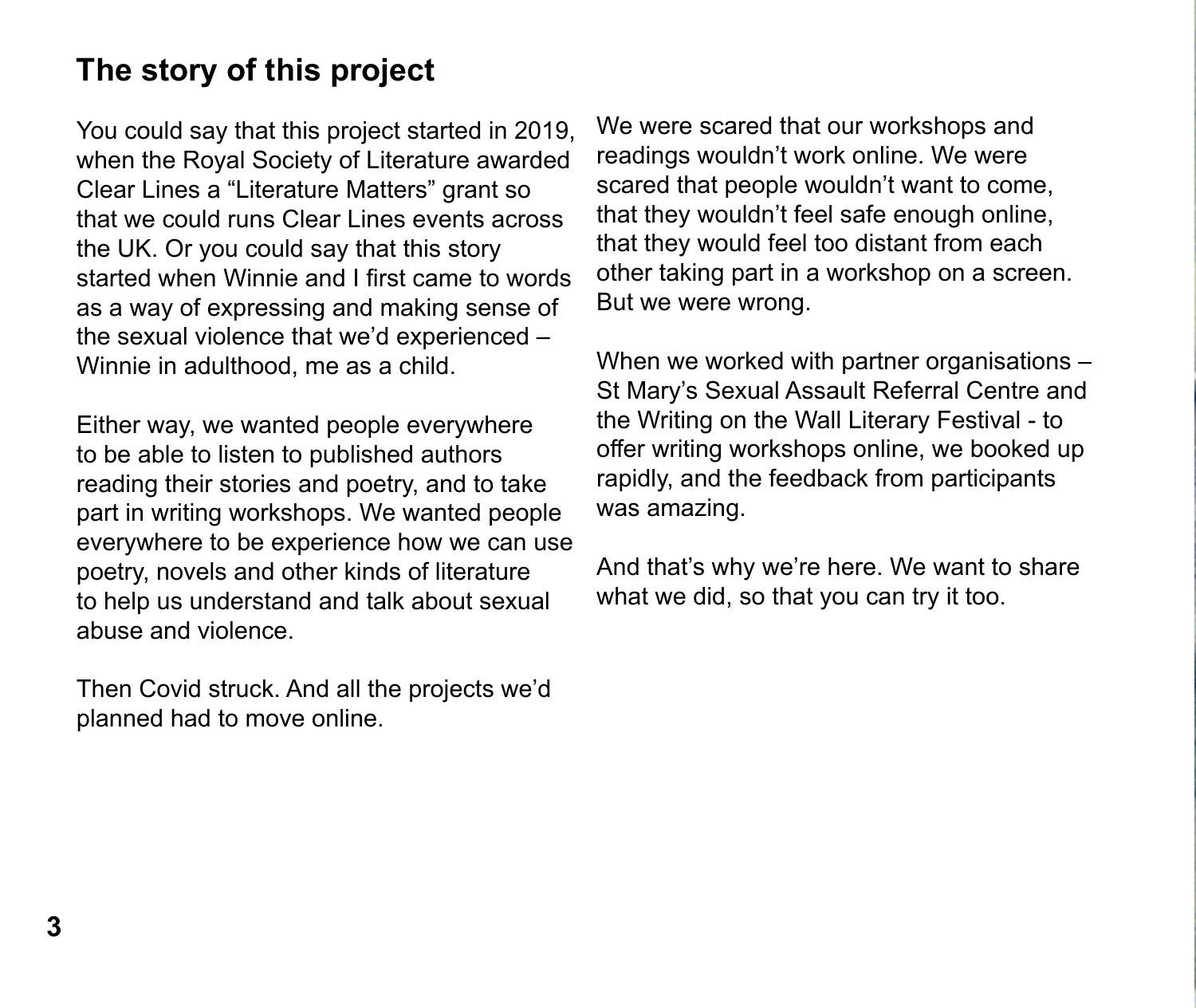![](_page_8_Picture_0.jpeg)

# **Getting started**

"Breathe in and begin." (from "Ordinary Genius" by Kim Addonizio)

You might have your own way of getting words down on the page. We find that free writing is a great place to start.

In free writing, we don't care about spelling, grammar or punctuation. We don't care about whether what we're writing is good, or silly, or clever, or stylish. We don't plan, we don't cross out, we don't correct ourselves. We just keep on writing.

Free writing works best when you have time limits. Set your alarm, and reassure yourself that you're only going to write for 2 minutes. Free writing also works well if you have a prompt – a word or sentence to start you off.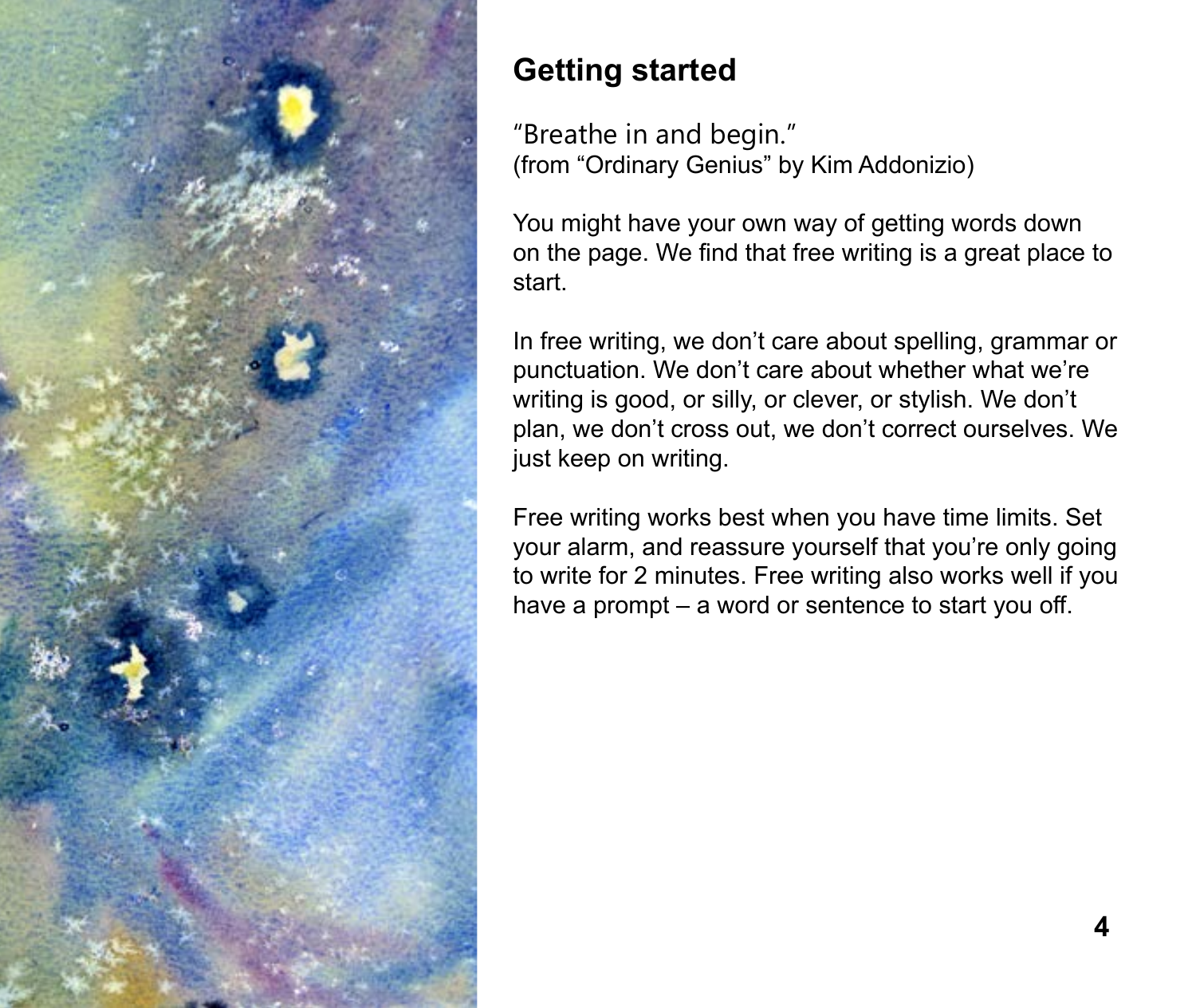# **Writing Exercise 1: I hear**

In our first simple exercise, the prompt is I hear

Write it at the top of your page. Set your stopwatch going and then just write down what you can hear. It might be the sounds in your room, in your neighbourhood, in your head, in your imagination. Try starting every line with "I hear". When your two minutes is up, read back over what you've written. Consider how it felt to write.

If you're writing in a group, perhaps you could invite people to read out to each other. Try reading out your pieces out one after another without any responses or commentary - in an unbroken wave of voices as one person after another reads. Talk about how it felt to write; to read; and to listen to each other. These are some of the things our participants said:

- I feel calmer
- It felt good just to stop and notice for a while
- The more I listened, the more I could hear
- It was scary to read out
- I loved hearing all the different voices and accents
- It made me feel more connected and less alone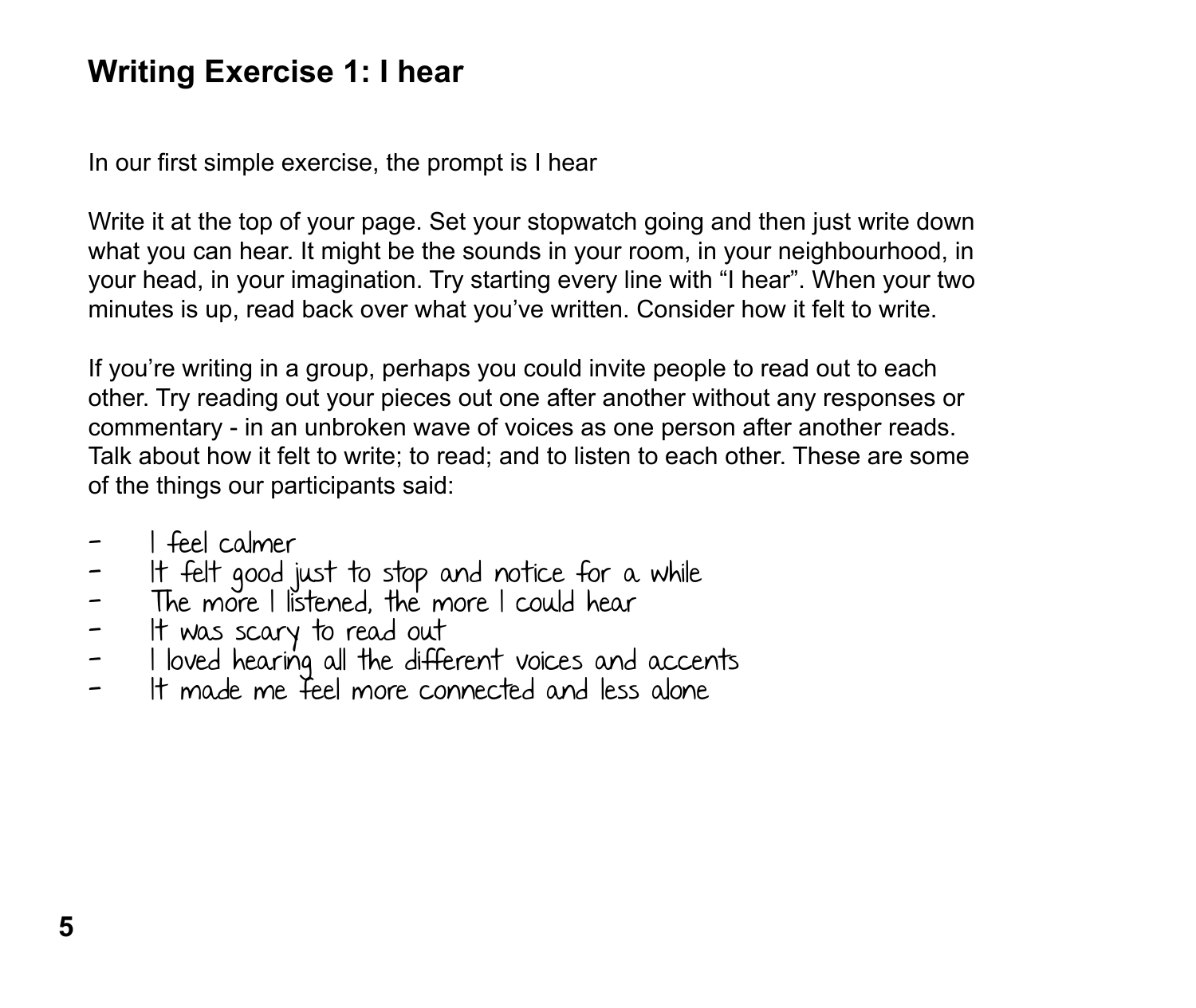## **Writing Exercise 2**

You can repeat the "I hear" exercise as many times as you like: there's always something new to notice! And if you live with anxiety, and other consequences of abuse and violence, it can be wonderful to switch your head off by just noticing the simple physical facts of the world.

Try writing in the same way from other physical senses. Start with writing "I Feel" at the top of the page - and writing for another two minutes.

Remember not to judge, not to stress, not to edit. Just write. You don't have to show this to anyone. Once you're in the swing of it, you could try something a little more abstract, like "I know", "I believe", or "I need".

**I believe that, the older we get, the weaker the body, but the stronger the soul.**

**I believe that if you roll over at night in an empty bed, the air consoles you.**

**I believe that no one is spared the darkness, and no one gets all of it".**

From "What I Believe" by Michaal Blumenthal, 2005

As you write, you might begin to notice that the writing is taking you where you need to go. That's one of the powers of writing: when you trust your own voice, you can find the story you need to tell.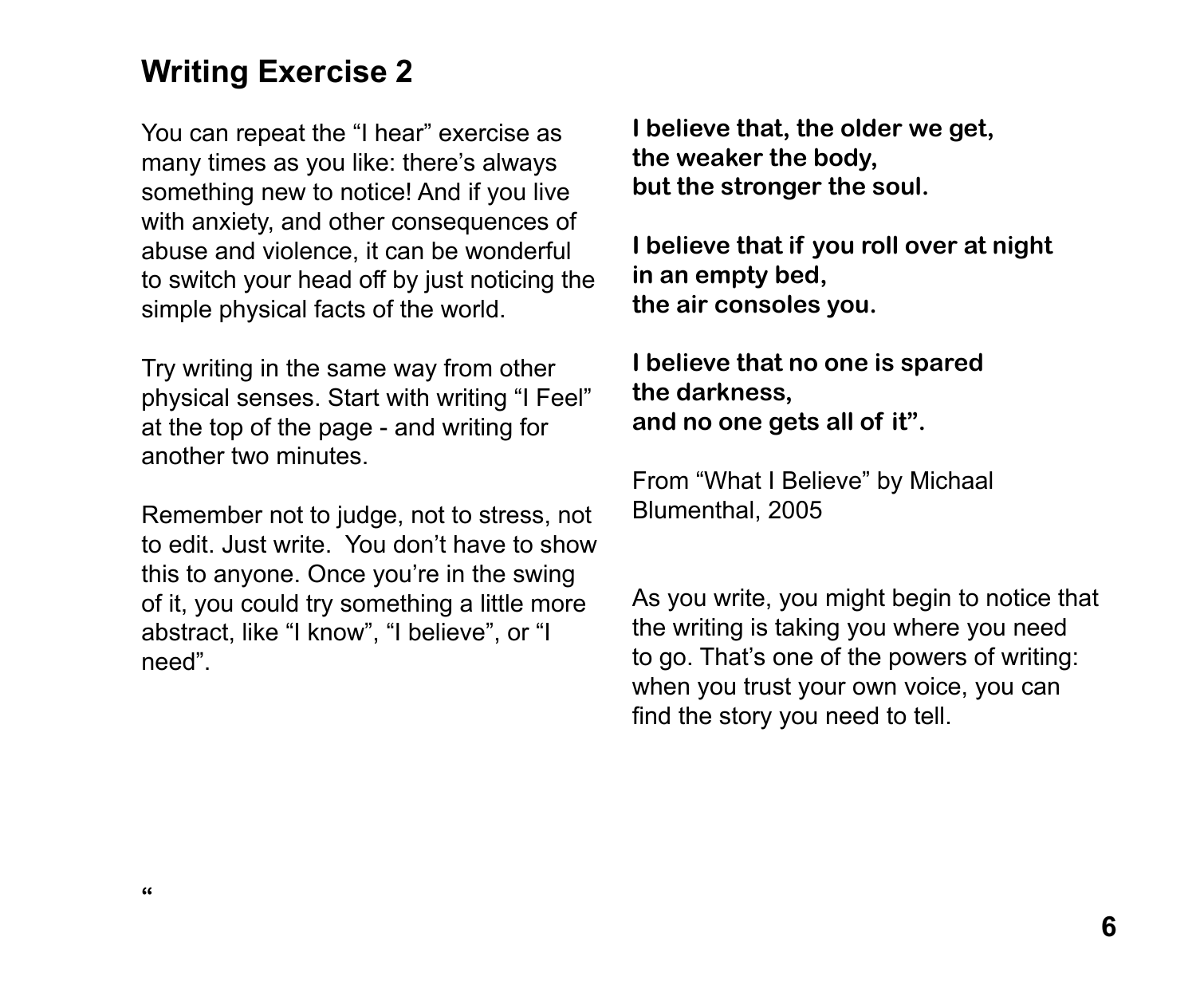## **Writing about sexual violence and abuse: why?**

"A light song of light is not sung

in the light; what would be the point?" (from "A Light Song of Light" by

Kei Miller)

Writing about your feelings and experiences can have a positive effect on your physical and mental health. Research suggests that expressive and creative writing come with a whole range of documented benefits: in studies, blood pressure (Davidson et al, 2002), lung function (Smyth et al, 1999), liver function (Francis & Pennebaker, 1992), academic grades (Cameron & Nicholls, 1998), working memory (Klein & Boals, 2001), sporting performance (Scott et al, 2003) and mood (Páez et al, 1999) have all showed significant improvements.

Research also suggests that expressive writing can help you to cope with traumatic experiences (Klein & Boals, 2001, Baikie & Wilhelm, 2005, Koopman et al, 2005) - by reducing post-traumatic symptoms, and by reducing the anxiety and depression which can result from traumatic experiences.

But writing about painful experiences like sexual abuse and violence can be really difficult. It can leave you feeling shaken and upset. It can bring up painful thoughts and memories. If you want to write directly about an experience of sexual violence or abuse, check in with yourself first. Are you able to manage difficult feelings? Can you keep yourself safe? Are you able to get comfort and support if you need it?

Remember, there are lots of ways of telling your story. Choose a way that feels right – and safe - for you. Do it when you're ready. Be gentle with yourself. Take care.

![](_page_11_Picture_8.jpeg)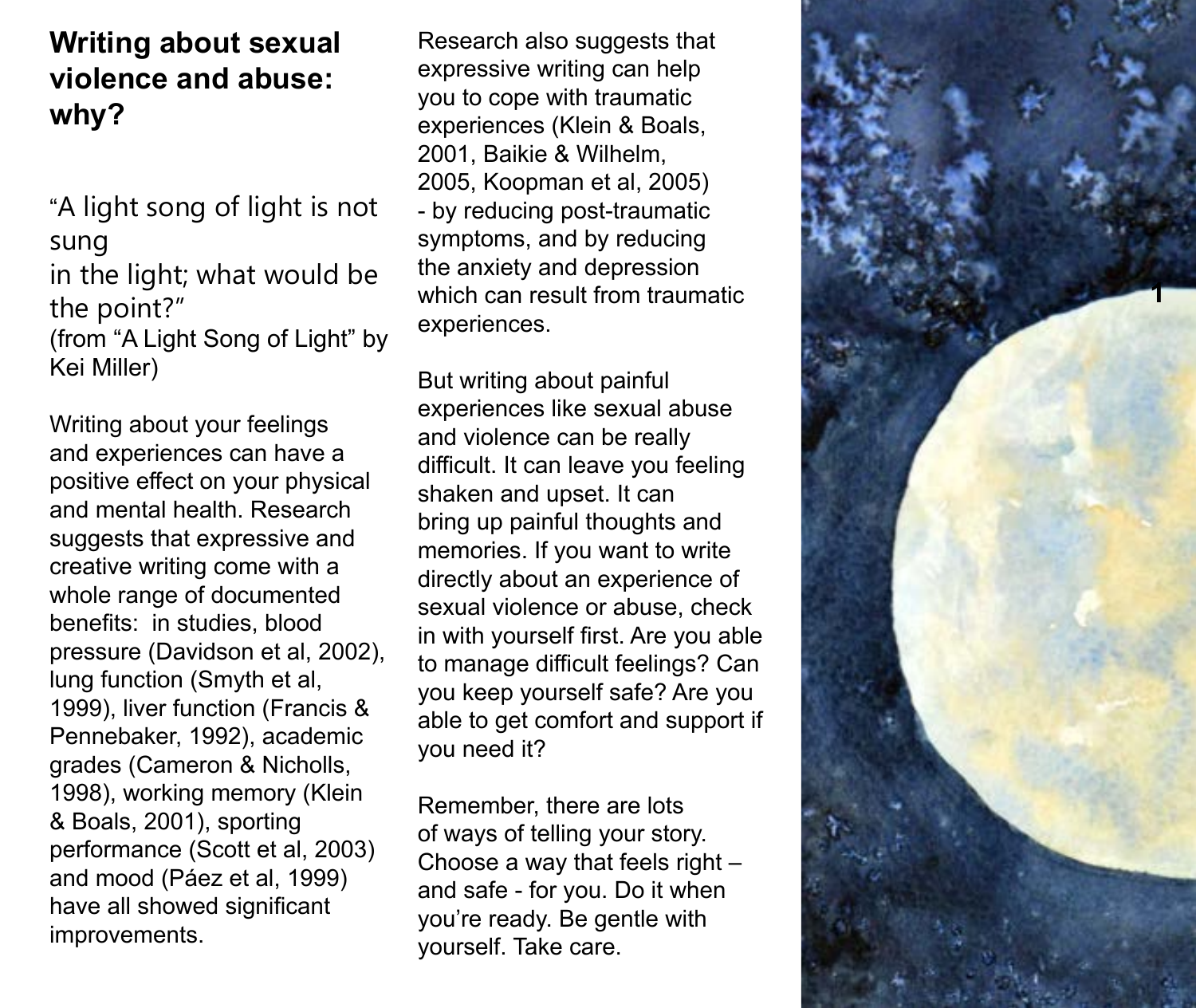![](_page_12_Picture_0.jpeg)

# **Things our participants said**

Here's some feedback from the people who took part in our "My Story, My Words" workshops - how they enjoyed writing alongside other survivors, how writing can make us feel happy and strong. How good it can feel to be able to tell your own story, in your own way.

"I learned how healing writing is, how easy it is, and I feel so much encouragement to write more".

"I learnt that I can surprise myself by my own ability".

"Finding emotional support and loving energy from a group of total strangers was profoundly moving".

"I learned the joy of language and that the survivor community is powerful".

"It was a remarkable experience and I discovered things about myself that I had not been able to formulate in words before".

"It makes me reflect on how far I have come".

"I am incredibly grateful for the loving support that came my way".

"I really feel as if I have a voice and tell my story".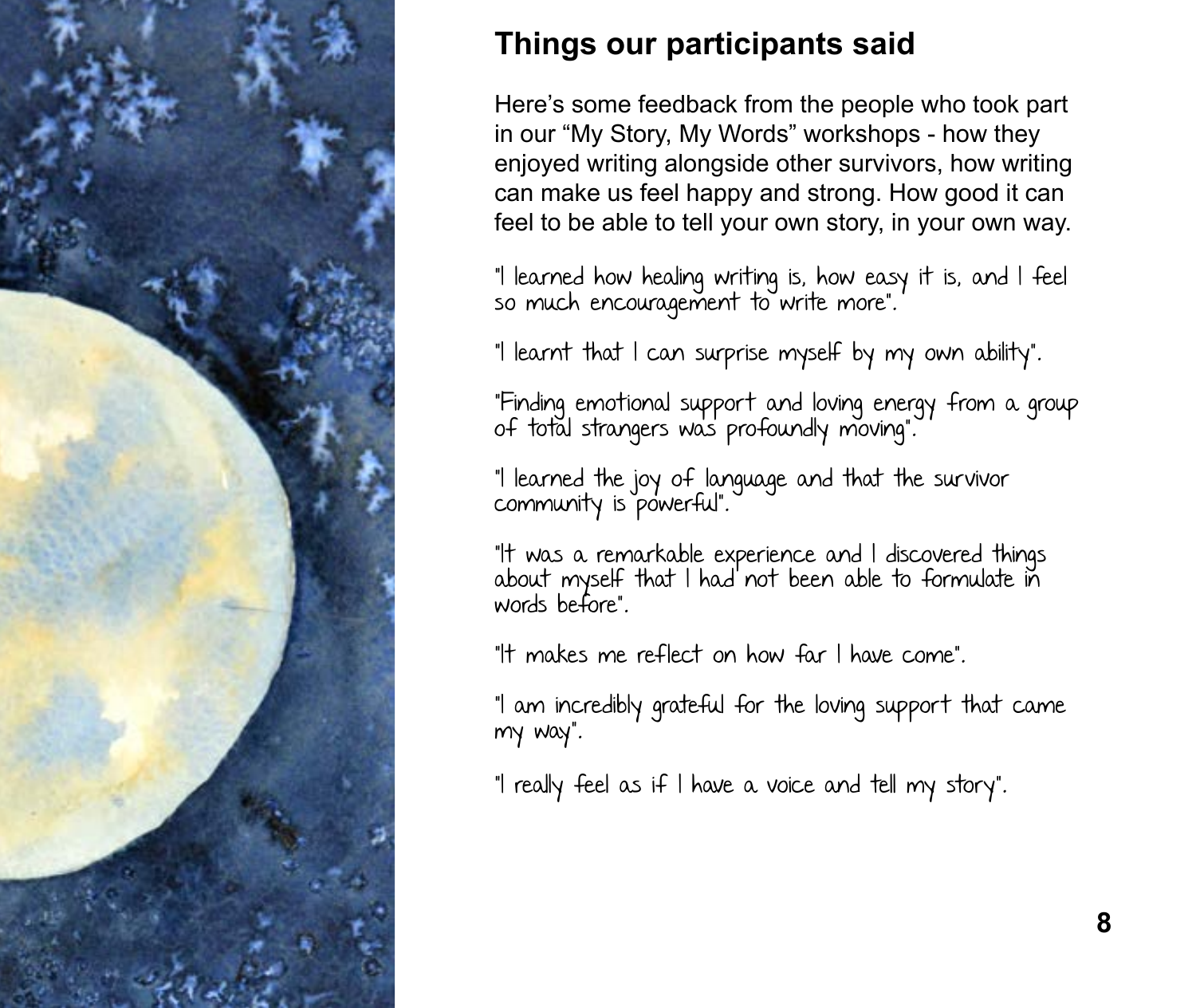# **Writing Exercise 3**

#### **Part 1**

If you can, sit near a window. Set your alarm for three minutes, and now write down everything you can see.

Begin each line with "I see". Don't worry about spelling, grammar or punctuation, or whether your writing is any good. Just keep on writing.

When your three minutes are up, choose three examples from your list which you like best.

If you're writing in a group, check whether anyone wants to read theirs out – or try reading as a "wave".

I see a cloudy sky I see an empty road I see a tree bright with leaves

## **Part 2**

Working with your three examples "I see" and write "I am" at the start of each line.

I am a cloudy sky I am an empty road I am a tree bright with leaves

Return to the view in the window and keep on writing for another three minutes, beginning each line with "I am".

When you've finished, read back over what you've written. Notice how it felt to write. If you're writing in a group, you might want to share your writing with each other.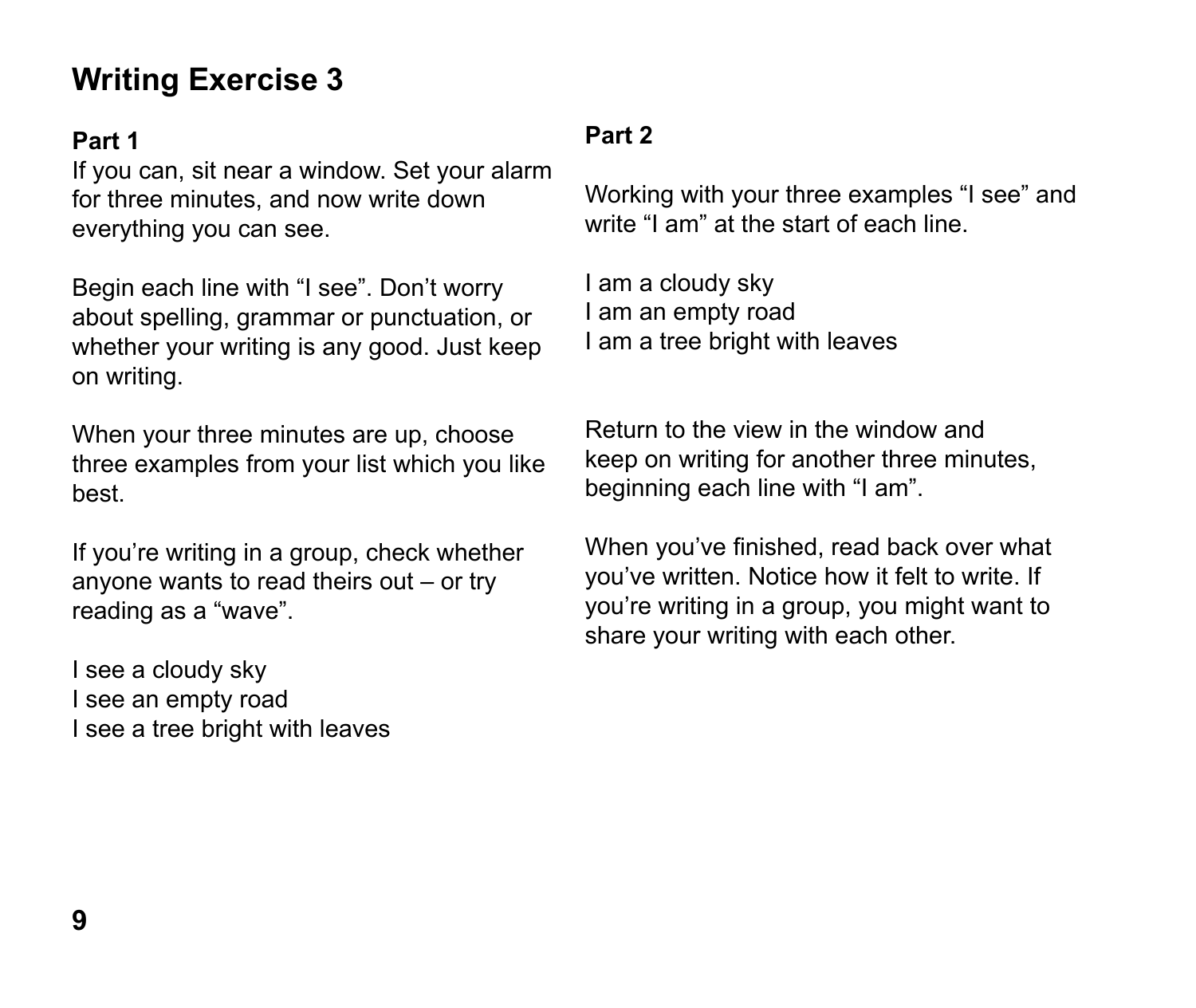# **Extract from "I am",**

written by participants in "My Story My Life" 2021 Reproduced with permission

I am the road.

I am the sun pushing through the clouds.

I am the wisteria creeping through the holly tree,

I am the rustling leaves.

I am the first blossoms on the apple tree,

I am the wind.

I am the pavement. Trodden. Smeared. Rubbish.

I am chipped paint peeling with age,

I am discarded furniture.

I am the crumbling wall, worn down after the decades.

I am a blue blind, always ready to pull my shutters down.

I am the will of the weed that struggles through concrete.

I am the blackbird that fills the evening with song.

I am the sparrows that fly in and out of the crack in the roof.

I am the sun beam on my keyboard.

I am a bird that never loses its voice.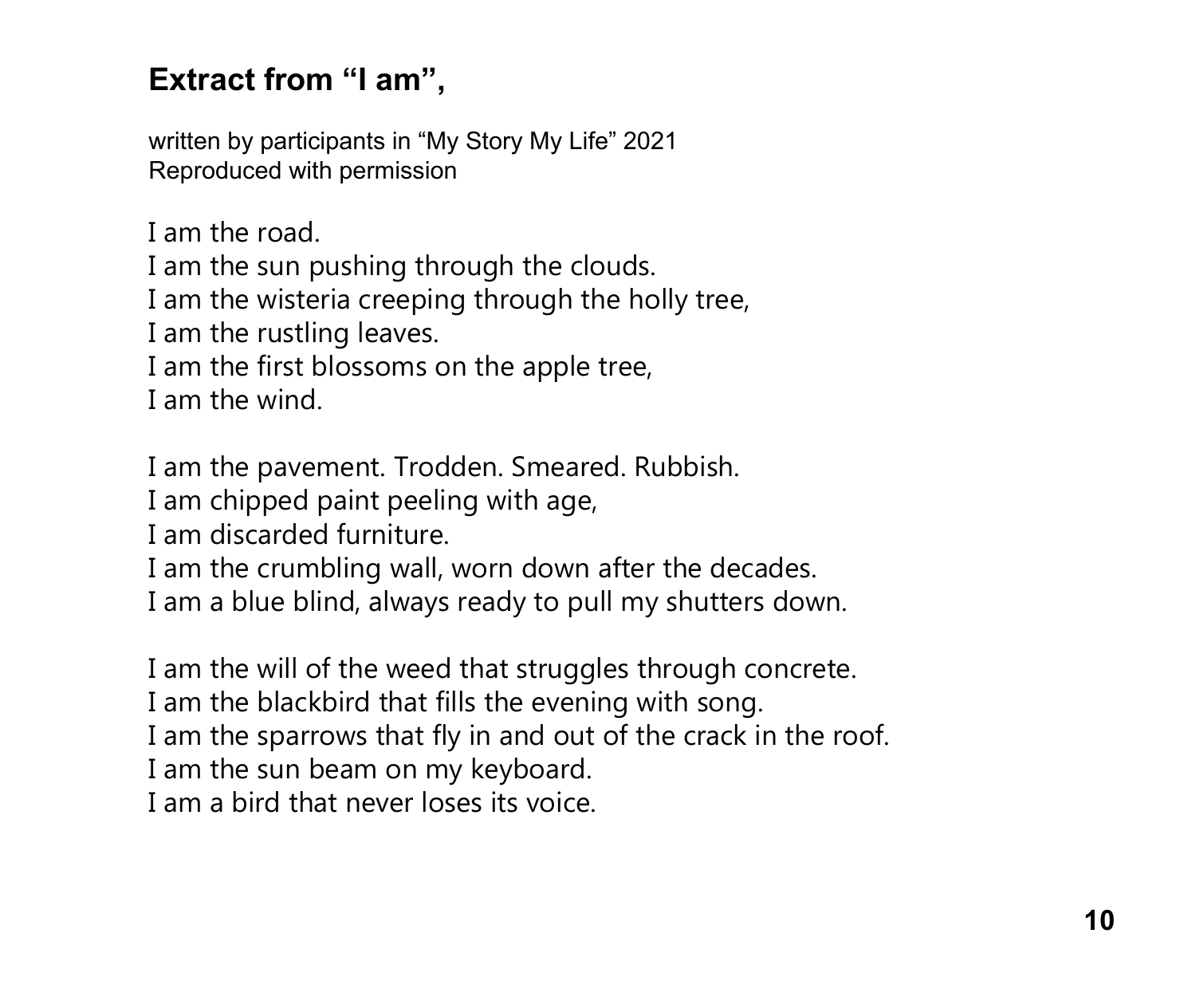![](_page_15_Picture_0.jpeg)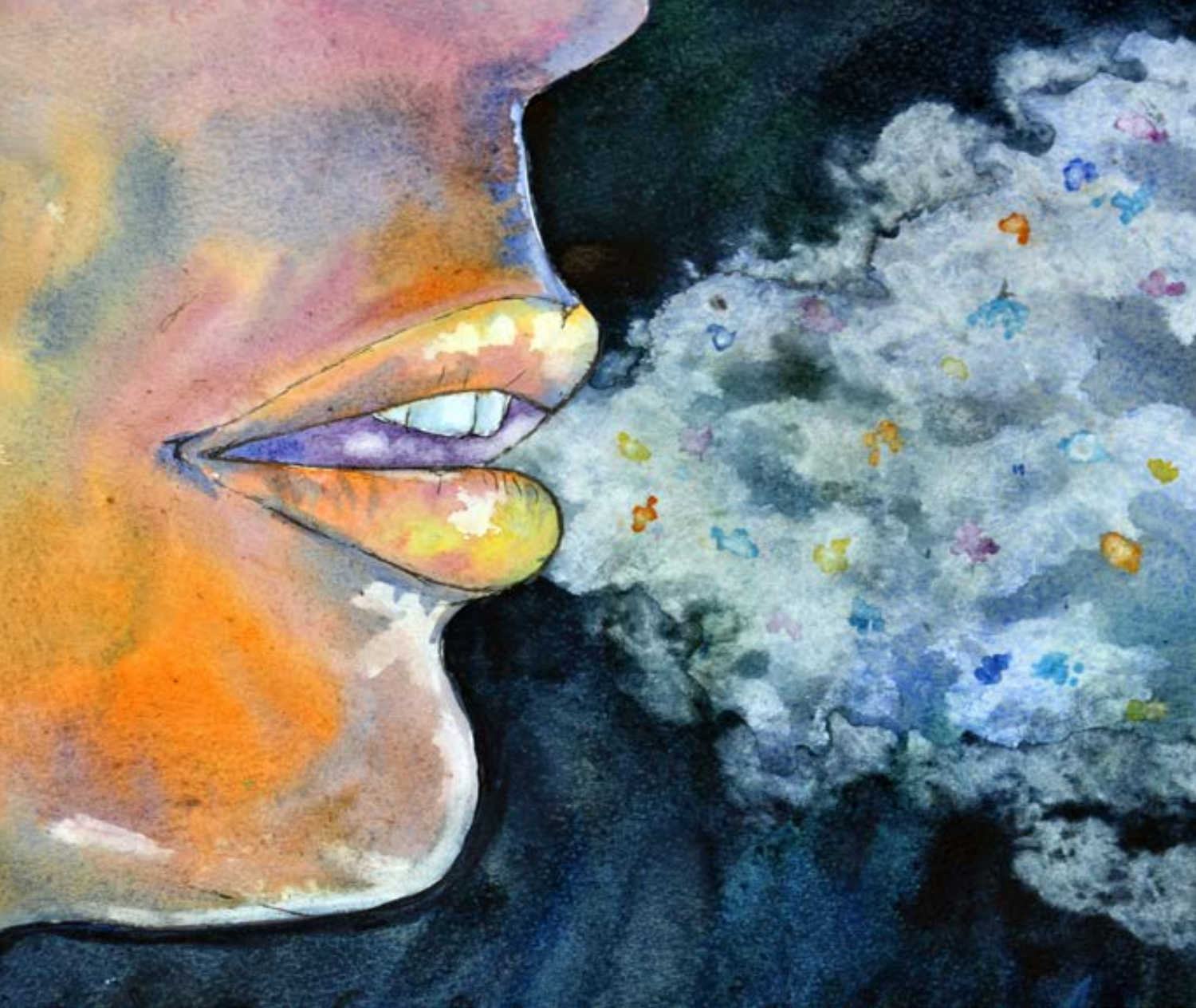## **Using metaphor to write about sexual abuse and violence.**

The writing exercises we have used so far show that when we draw on our five senses, we bring our writing alive - for ourselves as well as the reader. That's why writing can be so powerful.

But we don't always have to describe experiences directly. In fact, sometimes our writing is more powerful when we approach it indirectly - as the poet Emily Dickinson said, "Tell the Truth but tell it Slant". For example, if our feelings or experiences are difficult to describe, perhaps because they are painful, or confusing, it can help us to use comparisons like metaphors or similes.

Metaphor involves using one thing to stand in for another in order to describe it and make a point. As a writer, I like metaphor; it helps me to express and explore my feelings. If I am feeling hopeful and bright, I might describe myself as a spring tree. But some days, I am a stone wall: I feel closed-off, cold and grey. Metaphor also allows me to talk about my experiences … I might describe my childhood as a hard path to walk, I might say I lived through storms and thunder. Because I'm naming my experiences indirectly, it can feel like a powerful but safe

way for me to engage with my experiences of sexual abuse and violence.

Using metaphor doesn't make our writing less truthful, or less powerful. Consider this extract from Kim Moore's astonishing poem,

#### **"When I Open":**

"will my wild things come back, will the horse of my legs and the dragon of my ribs, and the gentle sheep which lived in my throat

like a breath of mist and the silverfish of my eyes and the skylarks of my hands and the wolf of my heart, will they all come back

and live here again, now that he's left" (from "When I Open" by Kim Moore").

Sometimes though, it can feel appropriate to talk plainly and directly about our experiences. It's your story. You can tell it whenever, and however, you prefer.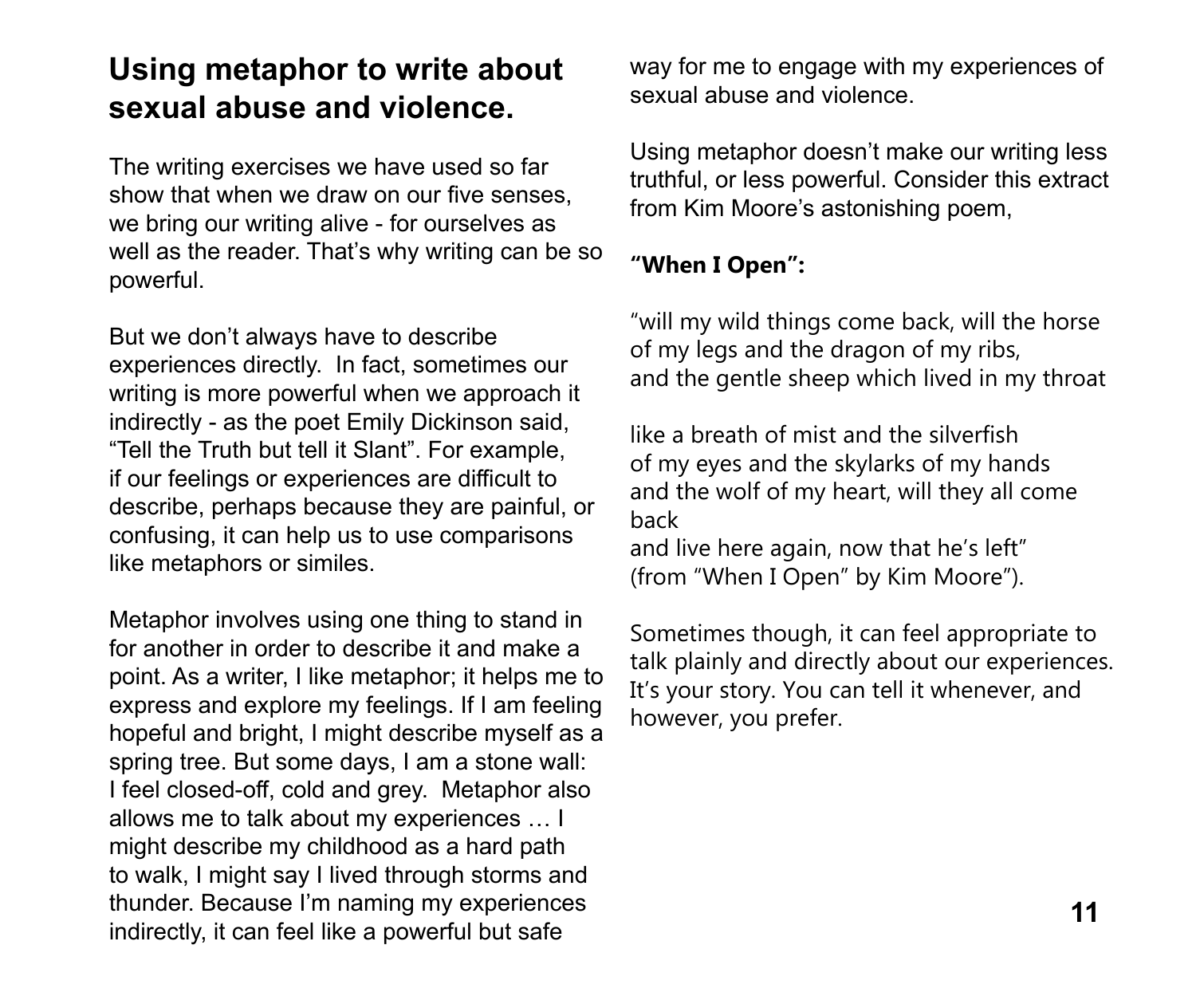# **Writing Exercise 4**

#### **Instructions for Surviving a Pandemic**

Whether or not you identify as a survivor of sexual violence and abuse, we are all survivors of a global pandemic. In this next exercise you'll be invited to write about that experience. If it works for you, you then apply the same techniques to writing about how you've coped with other difficult experiences, including sexual abuse and trauma.

#### **Step 1**

Using the freewriting technique, write down three things you've did that helped you to get through the experience of Covid. It might be something very healthy, like exercising and meditation. Or, like me, you've might have eaten the contents of your fridge whilst watching Netflix. Either way, you survived, and this exercise is about honouring your survival.

I drank plenty of beer I watched Netflix into the small hours I went for a walk every day

If you're writing in a group, you might want to share your examples.

#### **Step 2**

Now write down those three examples as instructions:

Drink plenty of beer Watch Netflix into the small hours Walk every day

#### **Step 3**

Now keep on writing. If you find it easier to work with prompts, try writing for just sixty seconds on the things you did in each of these settings:

- at home
- in work
- in your neighbourhood
- with friends and family
- last thing at night.

#### **Step 4**

You should end up with a list of instructions for surviving a pandemic. Read back over it. If you are in a group, you might like to read them with each other. Notice how you feel. Over the page, you'll find an example written by participants in a 2020 workshop.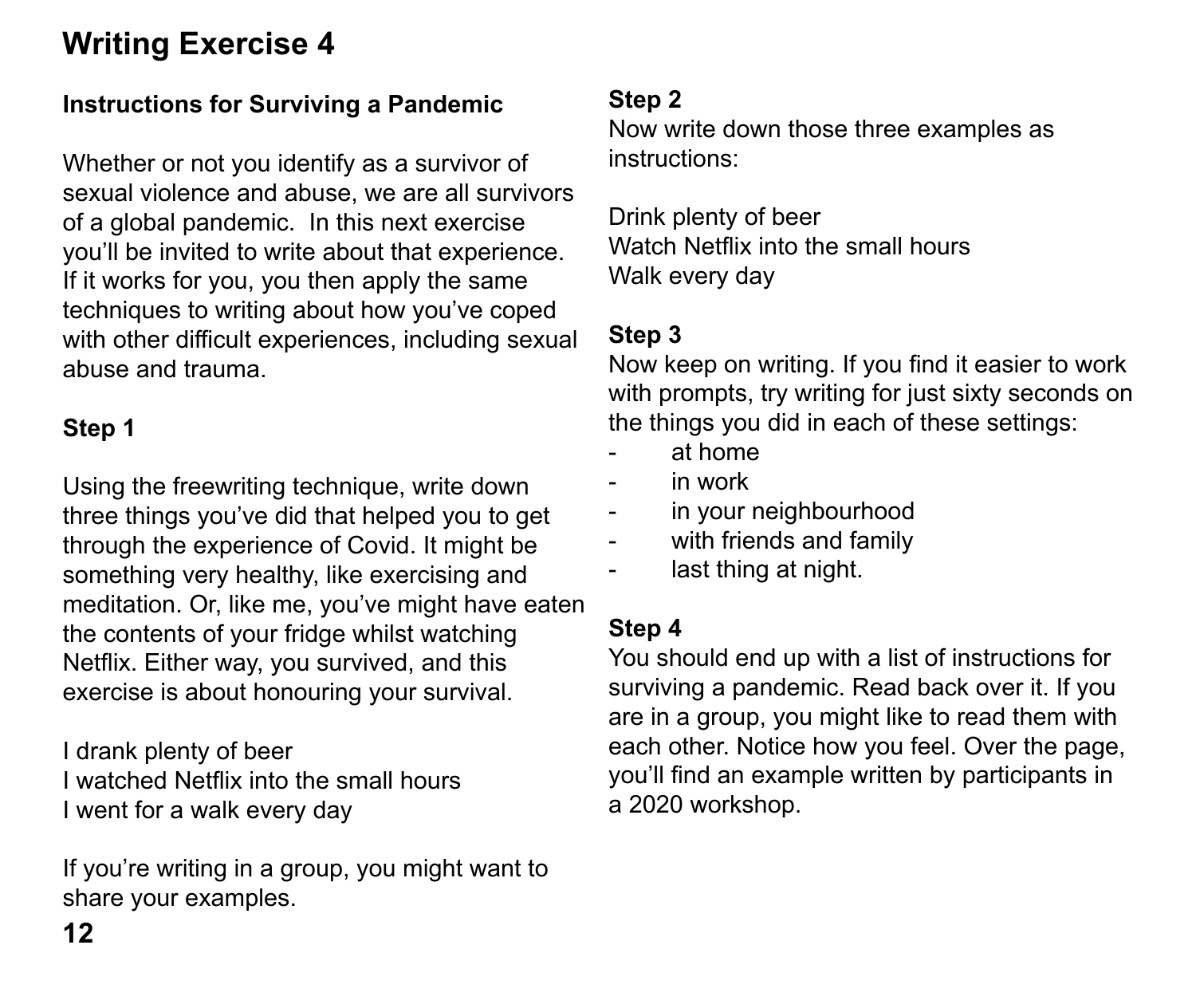#### **Step 5**

You can repeat this exercise, using the same steps and prompts, to write about the strategies you've used to help you live with your experiences of sexual violence or abuse. You'll find an example written by participants in 2021 at the end of this resource.

# **How to Survive a Pandemic**.

by Unionlearn participants, 2020

Plan your time. Dance daily to Stevie Wonder; take more bubble baths. Drink lots of red wine. Live everyday as if it's your last. Speak to friends when you need their support. Go for a run in the hills.

Stop the crazy thinking. Go running four times per week, Make sure your family are safe Watch Walthamstow FC in the Essex League Play scrabble, spend time with your husband, spend time outside Take yourself away from it all,

draw more pictures. Go for walks in the woods, in the park, watch Netflix. Pray. Embrace the workouts. Stay alive until you see your family again. Eat plenty of cheese.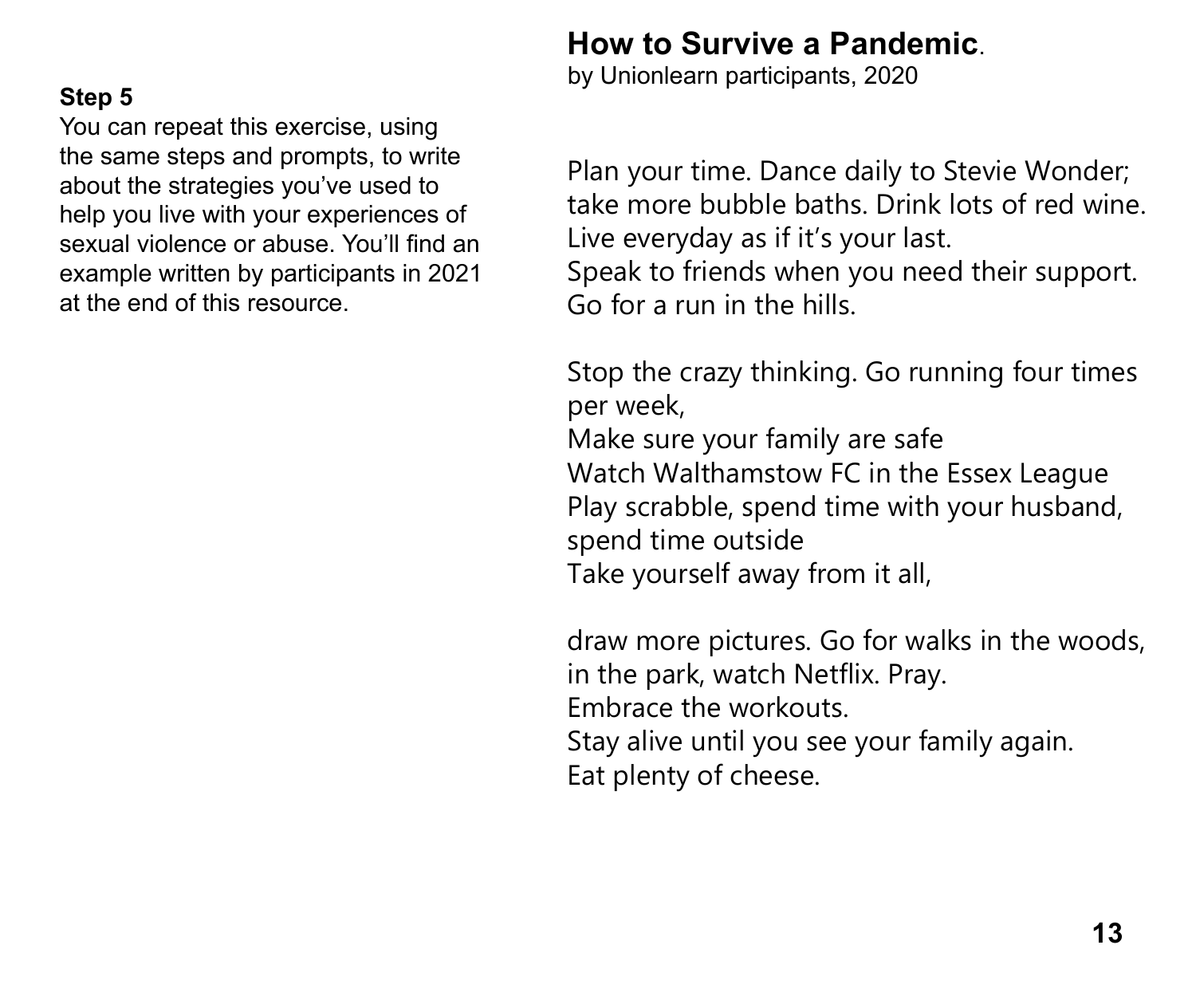# **Writing about sexual abuse or violence: how?**

In her article "Responding to Violence", poet Katrina Naomi sets out three poems about her experience of attempted rape. She wrote her poems over a period of years, and though they all describe the same attack, they are very different in tone, style and content.

One of the poems is written in the voice of a young man; another directly and openly about her experience in very plain language, with little punctuation and no breaks Another poem describes her attacker as a crocodile. Writing in different ways at different times allows Katrina to explore different aspects of her story, and to tell that story in the way that feels right for her - she states that writing in someone else's character allowed her to write about trauma.

Similarly, in "The Lovely Bones", novelist Alice Sebold creates a supernatural drama which is informed by her own experience of rape. She writes directly about this experience in her autobiographical memoir "Lucky". And in her novel "Dark Chapter", Winnie Li recreates her own experience of rape through the character of Vivian.

"At the bus stop, there is another group of teens. There are three of them, white, and they are looking at two girls on the sidewalk. Snickering, and making some comments she can't hear.

She brushes shoulders with one of them as she steps onto the bus. He turns and looks at her for a moment. She can't quite gauge what is in his look - adolescent lust or rage or maybe just annoyance. But his ice-blue eyes lance through her, almost recognisable, and her stomach turns. Sweat stands out on her forehead. Stumbling her way up the stairs, she sits down, tries to quell the rising nausea in her gut. She watches as the teenage boys continue down the street, knowing he is not the one, he is just some other teenage kid with a slight resemblance". (From "Dark Chapter" by Winnie M Li)

It's your story. Tell it however you want. In the next three pages, you'll find three exercises which offer you different ways of telling your story.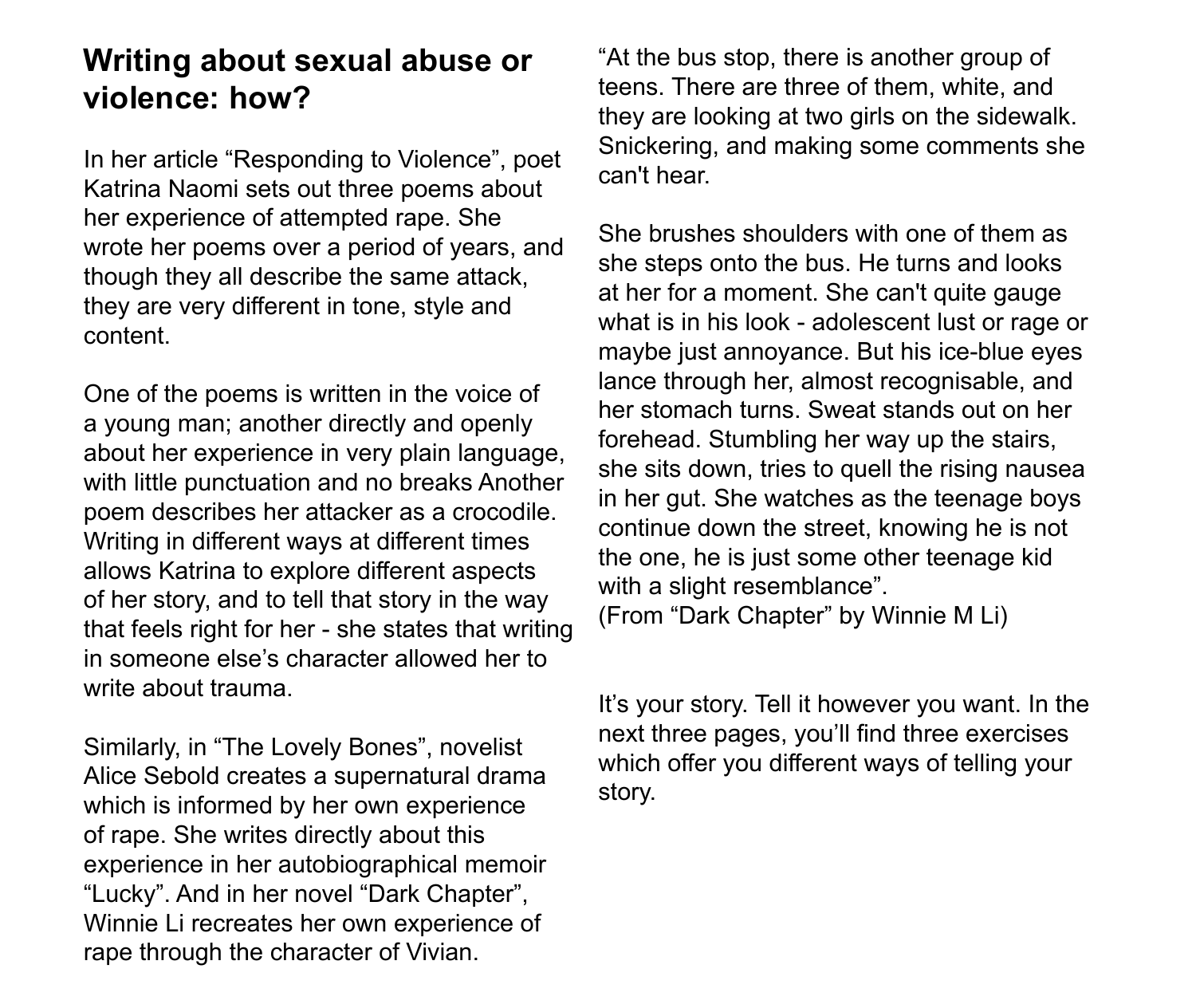![](_page_20_Picture_0.jpeg)

# **Writing exercise 5**

In Winnie's novel "Dark Chapter", she tells the story of Vivian. In "Poem from Bus Shelter", I imagine what a bus shelter would say if it could write. I found that in doing this, I was free to write about my own experiences of violence and abuse, and how I'd coped with them through writing.

"If I ever had a life half worth the privilege of the name – If I had not been rooted to this spot and treated to the things that other lives spit out I would be proud and I would write it". (From "Poem from a Bus Shelter" by Clare Shaw)

1. Choose an object - something in front of you right now. Or you could choose from this list: football, pen, coin, spade, brick.

2. Set your timer for five minutes, and write in the voice of that object. Imagine how that object was created, what it is used for. What it is likely to have seen, heard, experienced.

3. This might feel strange, but just go for it!

4. When your five minutes are up, read back over what you've written. Some of you will find that writing about the object has helped you to express aspects of your own story. **15**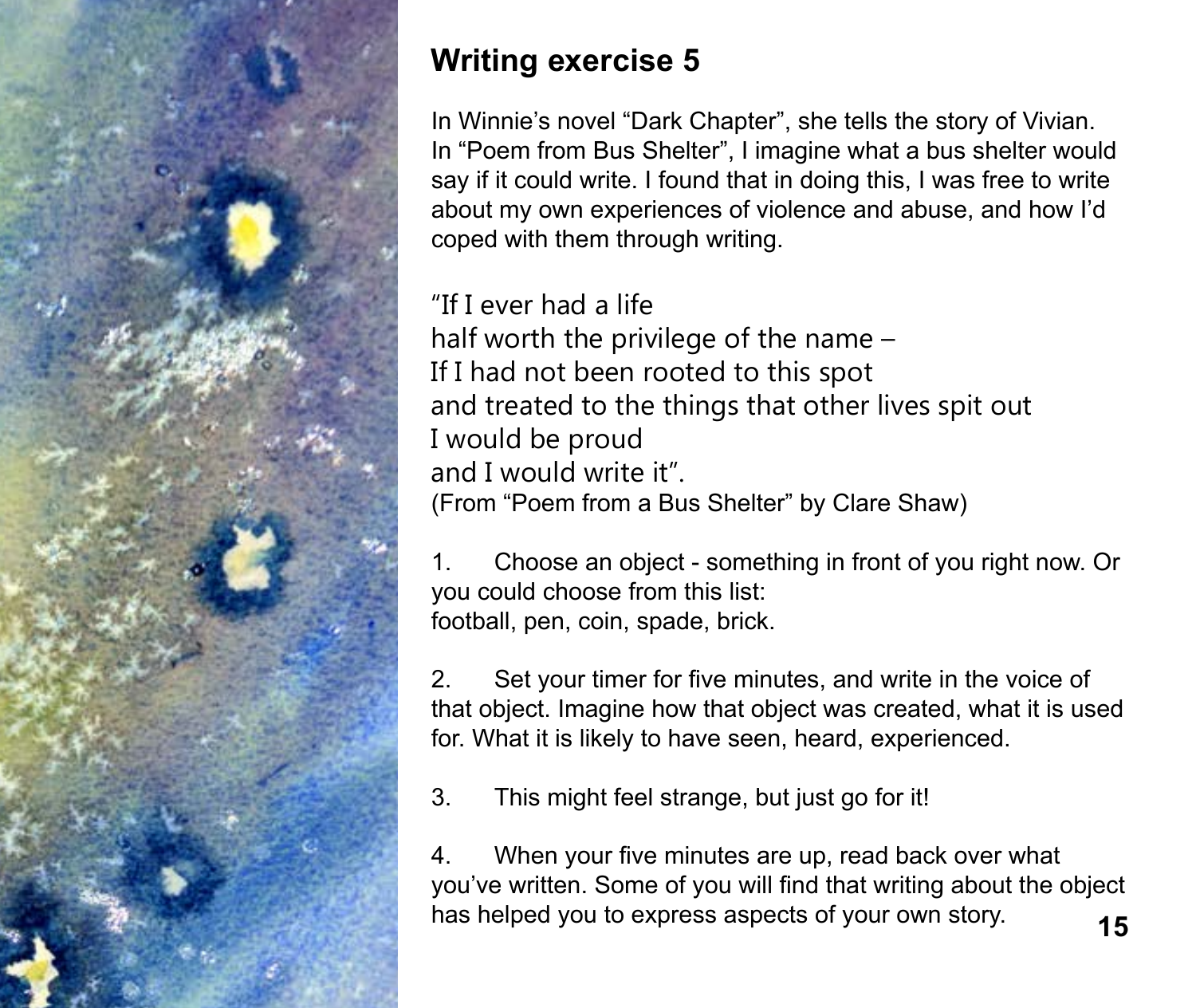# **Writing Exercise 6**

Sometimes, in writing our stories, we need a structure. Like scaffolding, structure can hold our stories together, and help us to say difficult things.

Structures can be very complicated – like a sonnet, for example – and they can be straightforward. In our writing exercises, for example, we've used the simple structure of a repeated phrase at the start of each line.

In this exercise, you're invited to write about an experience of violence or abuse. Perhaps it's a story that you've struggled to write about. If it's your story, you could write about yourself as "I". Or you could keep some emotional distance for writing by writing about yourself as "He" or "She".

When you are writing a story, perhaps the simplest structure of all is:

- beginning
- middle
- end.

#### **Step 1.**

Set the timer on your phone.

#### **Step 2**

Write for two minutes about the beginning of your story. It's up to you to decide when. You

might want to start by describing the place where your story began.

#### **Step 3**

Write for two minutes about the middle of your story. Again, it might help to focus on the location. If you need a prompt, try focusing on a particular sense, like sight or sound.

#### **Step 4**

Write for two minutes about the end of your story. It might help to return to a description of the location where this event took place.

#### **Step 5**

Don't expect to write the full story – just write a few short lines. Don't force yourself to write this story if it doesn't feel okay. This exercise is about finding your way into the story you are ready to tell.

#### **Step 5**

Reading back over what you've written, experiment with different ways structures and points of view. If you want to, you could try changing the order of the sections, so that you start your story at the end, or finish it at the beginning. You could try changing the name of the main character, or referring to them as I, She, He. Notice how it makes you feel.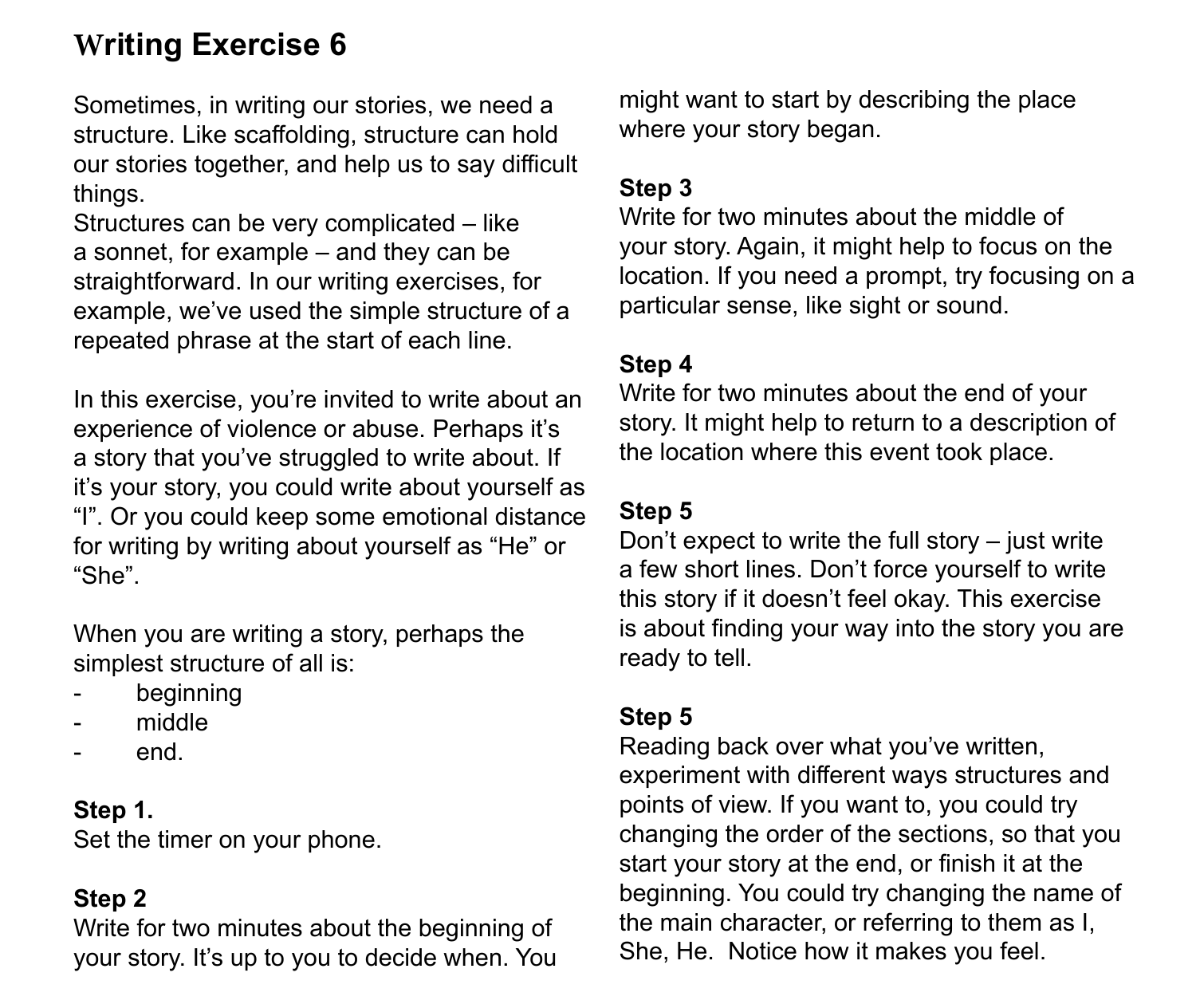# **Writing exercise 7**

Writing about sexual abuse and violence can be really difficult. It's important to feel grounded, safe and well-supported. If engaging with your experience of sexual abuse and violence has left you feeling wobbly or vulnerable, here is a writing exercise to help you to lift your mood.

In "Glad of These Times", Helen Dunmore creates a list of all the things she's glad of. Some of those things are very unexpected!

"I am not hungry, I do not curtsey, I lock my door with my own key and I am glad of these times,

glad of central heating and cable TV glad of email and keyhole surgery glad of power showers and washing machines".

(From "Glad of These Times" by Helen Dunmore)

You are going to create your own list.

1. At the top of your page, write "I am Glad of"

2. Set your timer ….

3. Write for one minute about all the things in your house that you are glad of. You might want to write about objects, wallpaper, people, furniture, animals. It's up to you!

4. Write for one minute about all the things outside your house that you are glad of  $-$  in your garden, your community or neighbourhood

5. Write for one minute about things that you are glad of about your body.

6. Write for one minute about sounds – songs, voices, telly theme music - that you are glad of.

7. Write for one minute about things that you are glad of about today.

8. For one minute, write about everything you are glad of about the experiencing of writing.

Now read back over what you've written. If you're writing in a group, it's lovely to share these lists with each other, even if you only want to read out one or two lines. **17**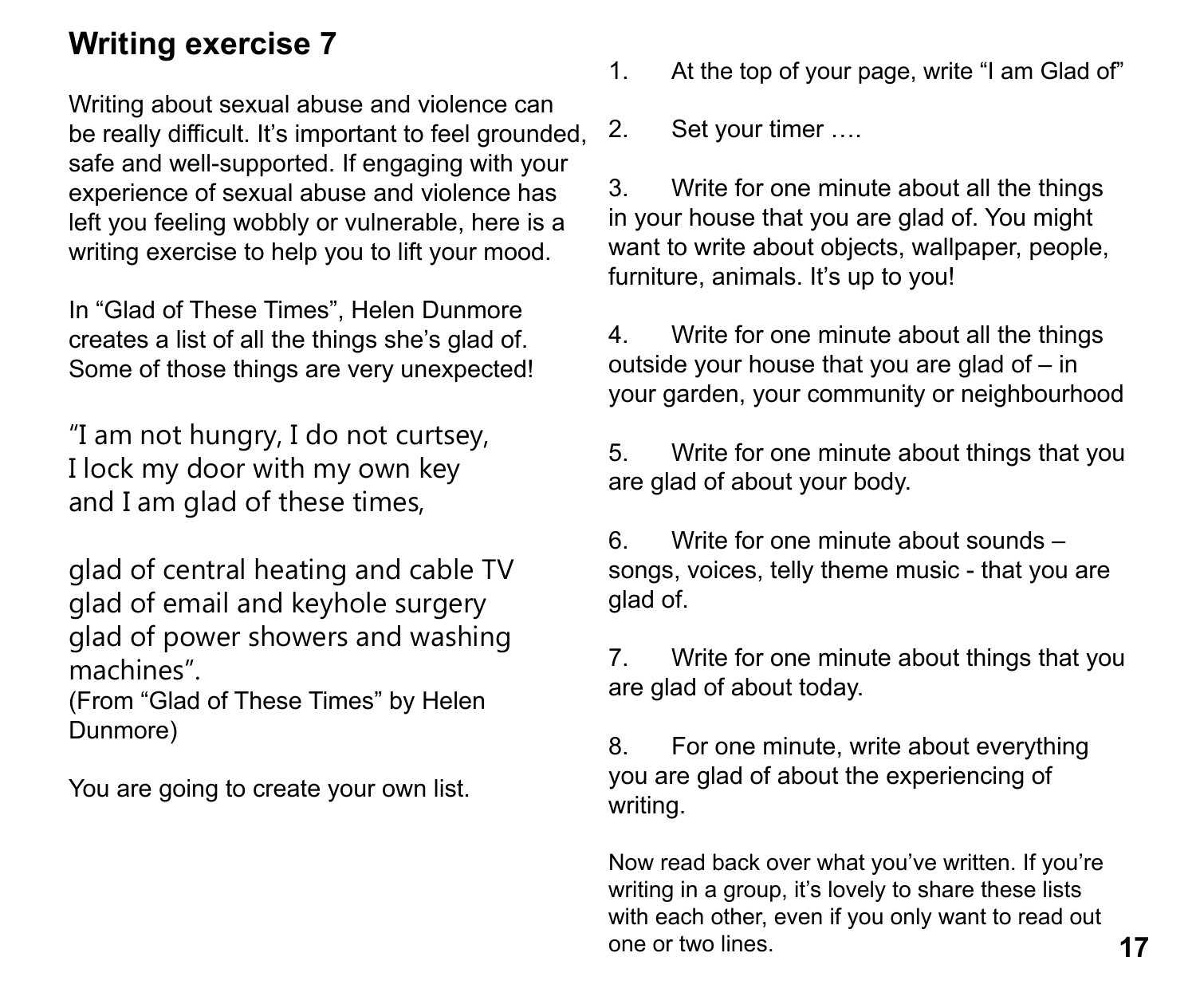**I am Glad of**  by Lucy Anderson

**I am glad of the radio that brings the world in but not of Tories on telly, glad of Nadiya Husain's face on screen, plain soya yogurt in my fridge. I loathe joint pain at work, adore self-driven projects and how, each night, a different sky orbits the lantern tower.**

![](_page_23_Picture_2.jpeg)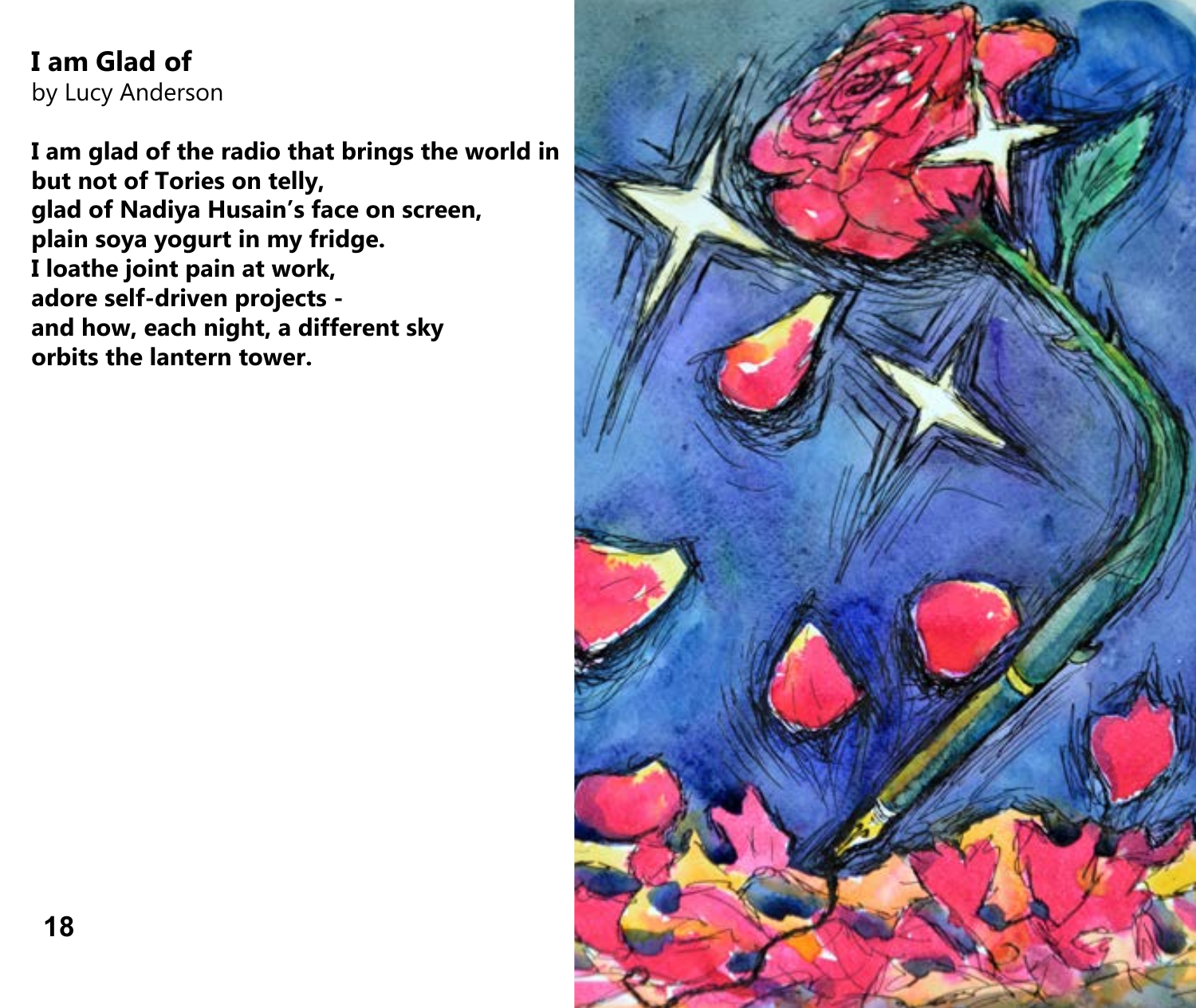# **Final Word from Clare**

Maya Angelou says "There is no greater agony than bearing an untold story inside you". Writing my story wasn't a quick fix. But it was an important part of my journey. Finding my voice helped me to find myself. It didn't stop all the bad feelings, but it gave me a way to understand and express them. It gave me control over my narrative - I could tell the story of what happened to me, rather than someone else telling that story, rather than being told what was wrong with me. Telling my story of abuse and violence helped me to tell all of my stories, including my happy stories of change and love. My story hasn't changed the world, but it has played a role in helping other people to understand the impact of sexual abuse and violence.

Through writing my own story with the friendship of amazing people like Winnie M Li and Kim Moore, learning from the guidance and writing of people like Katrina Naomi and Natalie Goldberg and Kim Addonizio, walking the path trodden by Mary Oliver and Maya Angelou, I know myself to be part of a community of survivors. If you're part of that community too, I'm sending you my love, and thank you for letting me walk alongside you for a short while.

Now, in the words of the participants in My Story, My Words 2021, it's time to treat yourself gently. Eat chocolate freely. Keep breathing. Buy yourself flowers.

# **Final word from Winnie:**

We are all on separate journeys as survivors, but sometimes it helps to know there are others on similar journeys, who can make your own a little less lonely. Literature is one vital way I've learned from other survivors and I continue to be grateful for the words which were written before mine.

May you find your own words. They can stay private, written in a notebook to be seen only by you, or they be shared with close friends, or even the wider world. What happens to them is entirely up to you.

Now go out there, peer inside, write your words, and honour your truth. You won't be alone.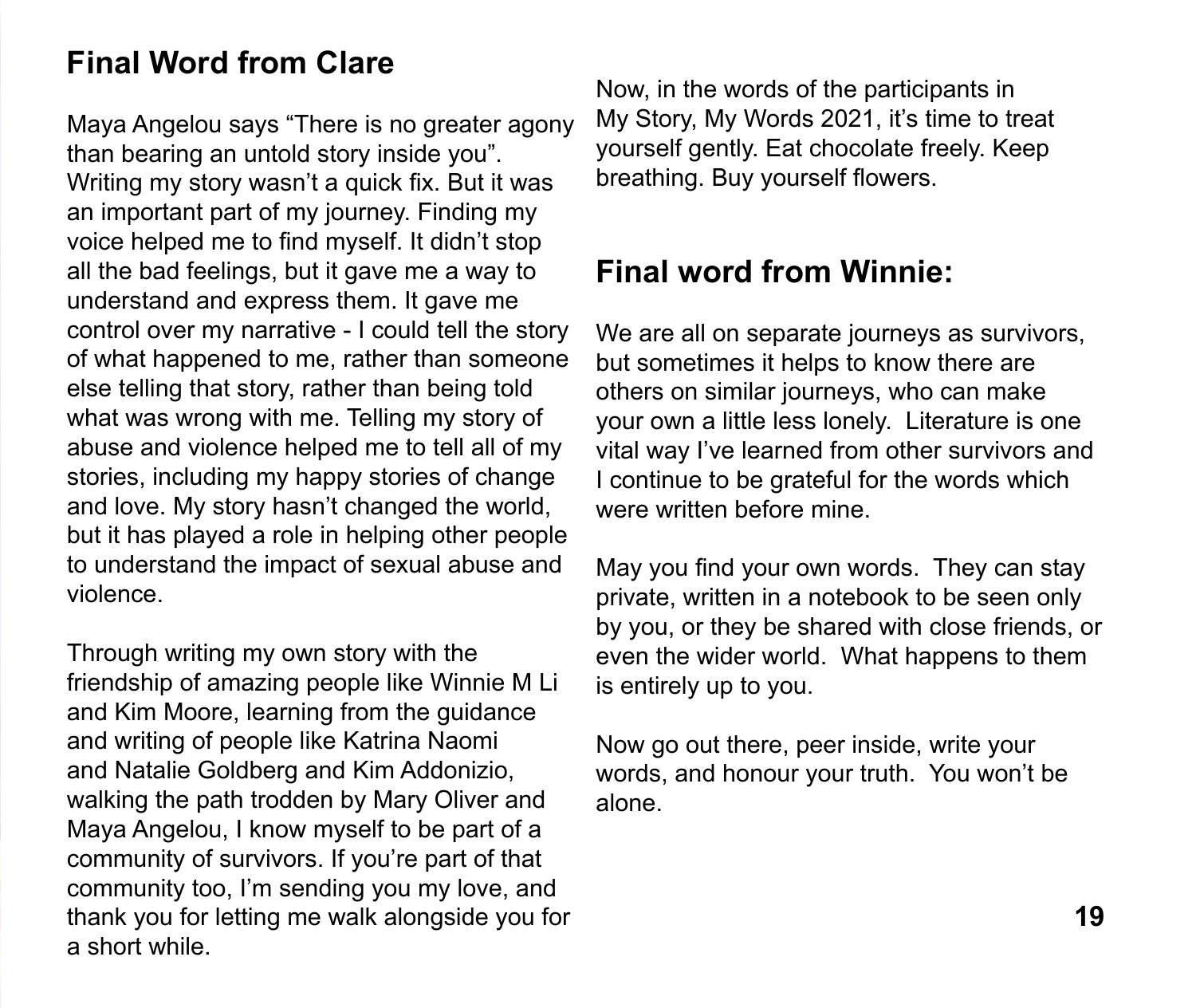From **"How to Survive"** by the participants of My Story, My Words 2021

Wander the woods, listen to the robins. Remember that everything is cyclical. Treat yourself gently. Keep breathing. Don't ever be told you're too loud.

Keep photographs of those you love close to your heart. Talk to your friends with truth. Be unapologetic. Take up space. Eat Weetabix when you are sad.

Read and read and read and read. Eat chocolate freely. Remember that people's outsides are one thing, and their insides are another Go to the beach, watch the waves.

Say Fuck off more.. Order a Maccies when you need it , don't judge yourself. Say no to things that will harm you, Don't be so busy.

Touch the earth in your garden, watch out for glass and worms. Be yourself. Don't save kindness for other people. Remember this too will pass.

![](_page_25_Picture_6.jpeg)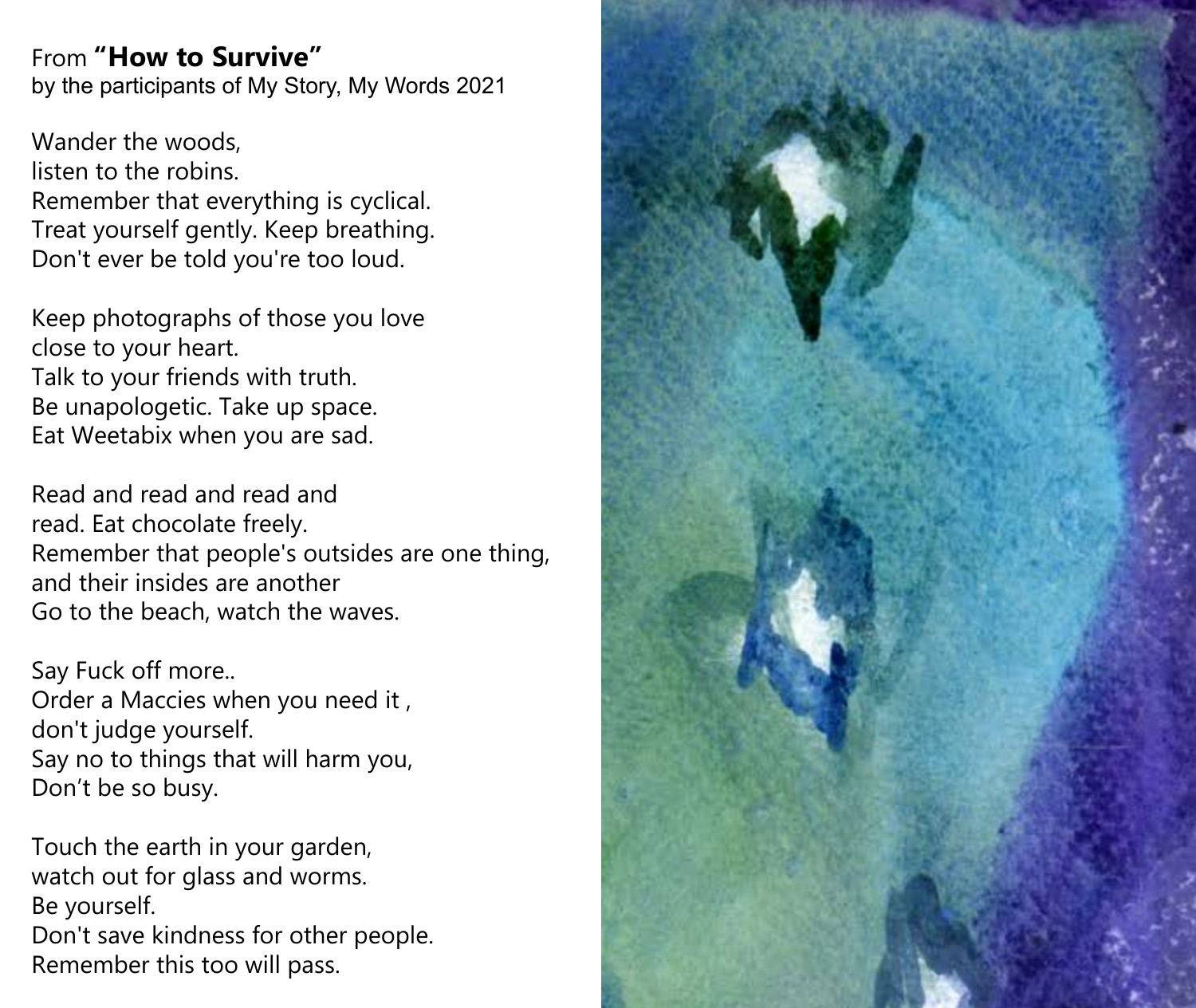# **Recommended Reading from Clare and Winnie**

#### **Poetry**

Everyone Knows I am a Haunting by Shivanee Ramlochan (Peepal Tree Press, 2017)

The 'Red Thread Cycle' in the centre of this collection is an evocative and vital set of poems addressing sexual violence. A sensory immersion in Trinidadian culture, but also a universal portrait of a victim-survivor's range of emotions: anger, spirit, and even triumph.

Vertigo and Ghost by Fiona Benson (Jonathan Cape, 2019) Head On by Clare Shaw (Bloodaxe, 2012) The Zoo Father by Pascale Petite (Seren, 2001) Bunny by Selima Hill (Bloodaxe, 2001)

#### **Memoir**

Becoming Unbecoming by Una (Myriad Editions, 2015)

This graphic memoir uses drawing and words to tell the author's own experiences as a child, against the backdrop of a wider media storm around gendered violence.

After Silence: Rape and My Journey Back by Nancy Venable Raine (Virago, 2000) Lucky by Alice Sebold (Picador, 1999) The Missing List by Clare Best (Linen Hall Press, 2018)

Aftermath: Violence and the Remaking of a Self by Susan Brison (Princeton University Press, 2003)

#### **Fiction**

Dark Chapter by Winnie M Li (Legend Press,2017) Winnie reimagines her own stranger rape and its aftermath from the perspectives of both victim and perpetrator.

The Panopticon by Jenni Fagan (Windmill Books, 2013)

Speak by Laurie Halse Anderson (Hodder, 1999)

#### **Guides to Writing**

Poetry as Survival by Gregory Orr (University of Georgia Press, 2002) How poetry enables us to live with suffering – including the suffering of living through violence and trauma.

A Pocket Guide to Writing Through Trauma by Winnie M Li (Spread the Word)

https://www.spreadtheword.org.uk/a-pocket-guideto-writing-through-trauma/